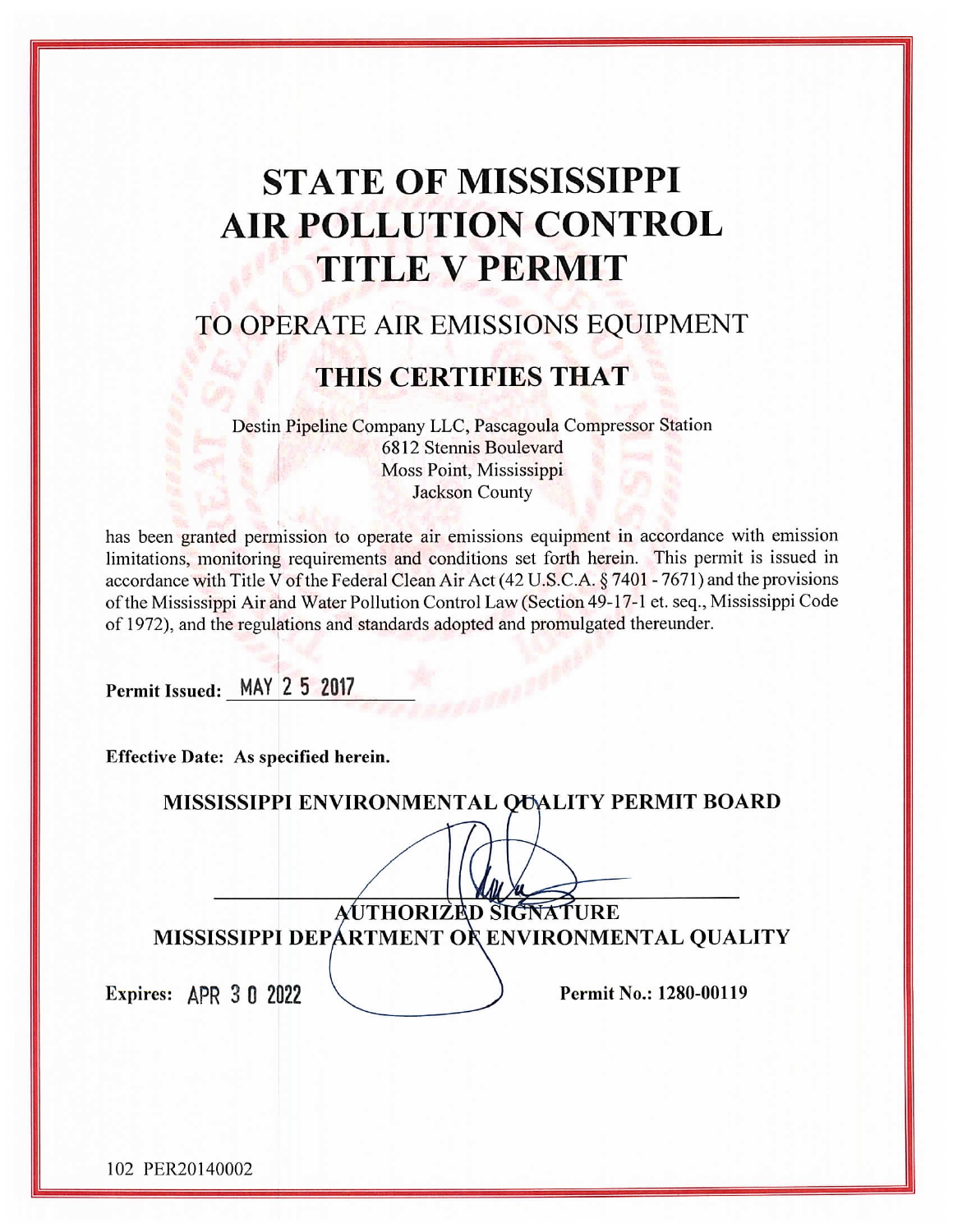# **TABLE OF CONTENTS**

| <b>SECTION 2.</b> |                                                      |  |
|-------------------|------------------------------------------------------|--|
| <b>SECTION 3.</b> |                                                      |  |
| <b>SECTION 4.</b> |                                                      |  |
| <b>SECTION 5.</b> | MONITORING, RECORDKEEPING & REPORTING REQUIREMENTS22 |  |
| <b>SECTION 6.</b> |                                                      |  |
|                   |                                                      |  |

#### **APPENDIX A LIST OF ABBREVIATIONS USED IN THIS PERMIT**

#### **APPENDIX B LIST OF REGULATIONS REFERENCED IN THIS PERMIT**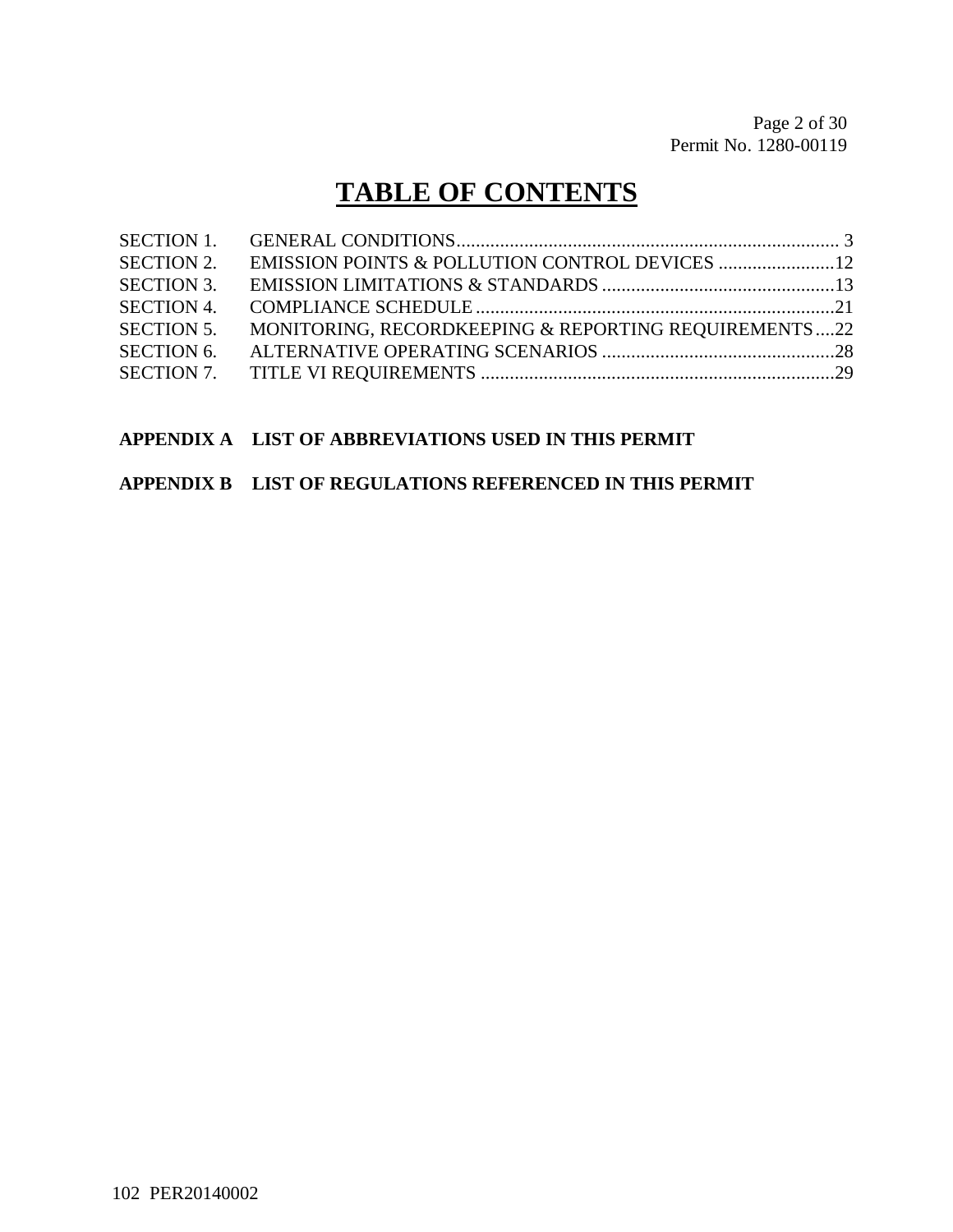#### SECTION 1. GENERAL CONDITIONS

- 1.1 The permittee must comply with all conditions of this permit. Any permit noncompliance constitutes a violation of the Federal Act and is grounds for enforcement action; for permit termination, revocation and reissuance, or modification; or for denial of a permit renewal application. (Ref.: 11 Miss. Admin. Code Pt. 2, R.  $6.3.A(6)(a)$ .)
- 1.2 It shall not be a defense for a permittee in an enforcement action that it would have been necessary to halt or reduce the permitted activity in order to maintain compliance with the conditions of this permit. (Ref.: 11 Miss. Admin. Code Pt. 2, R. 6.3.A(6)(b).)
- 1.3 This permit and/or any part thereof may be modified, revoked, reopened, and reissued, or terminated for cause. The filing of a request by the permittee for a permit modification, revocation and reissuance, or termination, or of a notification of planned changes or anticipated noncompliance does not stay any permit condition. (Ref.: 11 Miss. Admin. Code Pt. 2, R. 6.3.A(6)(c).)
- 1.4 (a) This permit shall be reopened and revised under any of the following circumstances:
	- (1) Additional applicable requirements under the Federal Act become applicable to a major Title V source with a remaining permit term of 3 or more years. Such a reopening shall be completed no later than 18 months after promulgation of the applicable requirement. No such reopening is required if the effective date of the requirement is later than the date on which the permit is due to expire, unless the original permit or any of its terms and conditions has been extended.
	- (2) Additional requirements (including excess emissions requirements) become applicable to an affected source under the acid rain program. Upon approval by the Administrator, excess emissions offset plans shall be deemed to be incorporated into the permit.
	- (3) The Permit Board or EPA determines that the permit contains a material mistake or that inaccurate statements were made in establishing the emission standards or other terms or conditions of the permit.
	- (4) The Administrator or the Permit Board determines that the permit must be revised or revoked to assure compliance with the applicable requirements.
	- (b) Proceedings to reopen and issue this permit shall follow the same procedures as apply to initial permit issuance and shall only affect those parts of the permit for which cause to reopen exists. Such reopening shall be made as expeditiously as practicable.
	- (c) Reopenings shall not be initiated before a notice of such intent is provided to the Title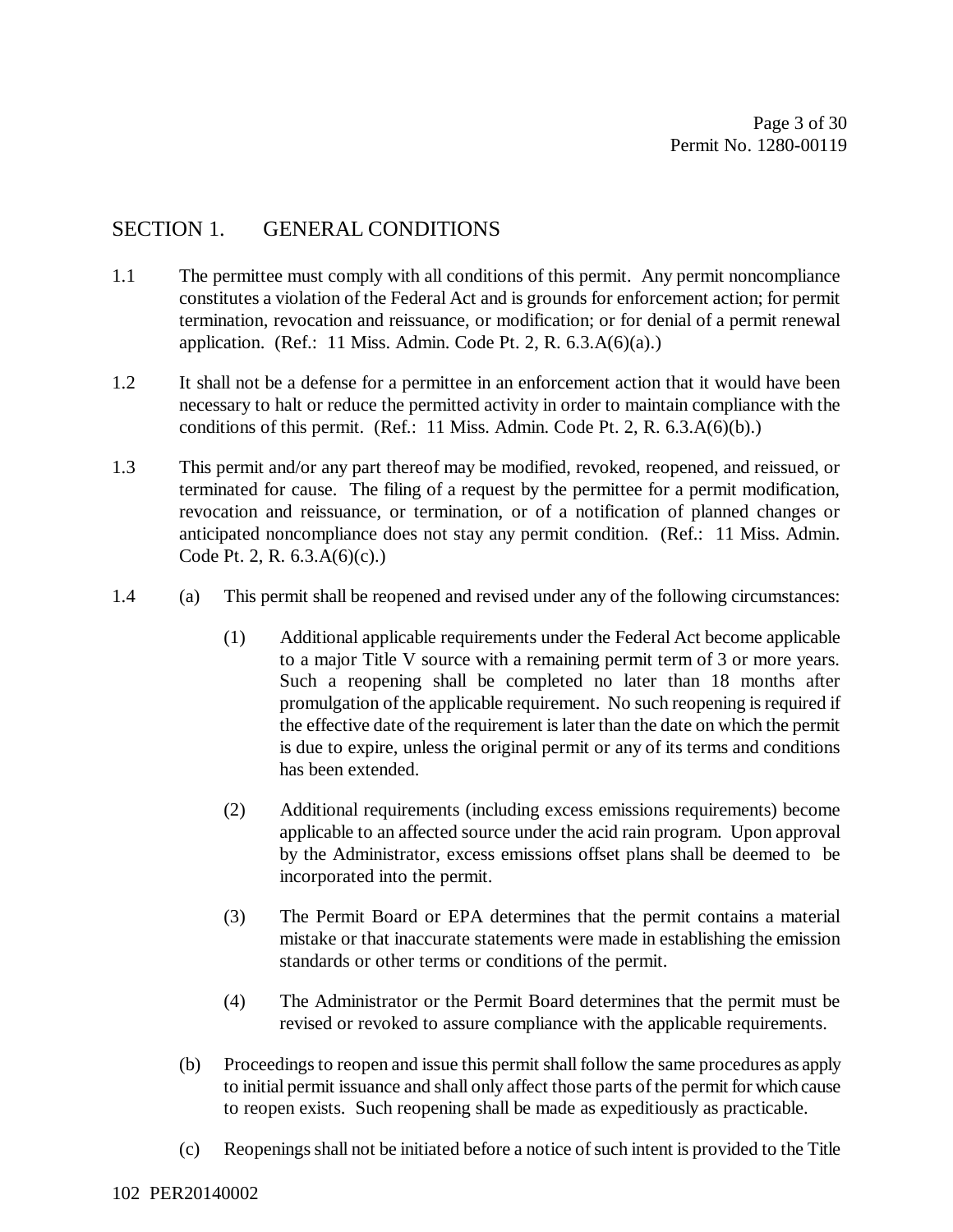V source by the DEQ at least 30 days in advance of the date that the permit is to be reopened, except that the Permit Board may provide a shorter time period in the case of an emergency.

(Ref.: 11 Miss. Admin. Code Pt. 2, R. 6.4.G)

- 1.5 The permittee shall furnish to the DEQ within a reasonable time any information the DEQ may request in writing to determine whether cause exists for modifying, revoking and reissuing, or terminating the permit or to determine compliance with the permit. Upon request, the permittee shall also furnish to the DEQ copies of records required to be kept by the permittee or, for information to be confidential, the permittee shall furnish such records to DEQ along with a claim of confidentiality. The permittee may furnish such records directly to the Administrator along with a claim of confidentiality. (Ref.: 11 Miss. Admin. Code Pt. 2, R. 6.3.A(6)(e).)
- 1.6 This permit does not convey any property rights of any sort, or any exclusive privilege. (Ref.: 11 Miss. Admin. Code Pt. 2, R. 6.3.A(6)(d).)
- 1.7 The provisions of this permit are severable. If any provision of this permit, or the application of any provision of this permit to any circumstances, is challenged or held invalid, the validity of the remaining permit provisions and/or portions thereof or their application to other persons or sets of circumstances, shall not be affected thereby. (Ref.: 11 Miss. Admin. Code Pt. 2, R. 6.3.A(5).)
- 1.8 The permittee shall pay to the DEQ an annual permit fee. The amount of fee shall be determined each year based on the provisions of regulated pollutants for fee purposes and the fee schedule specified in the Commission on Environmental Quality's order which shall be issued in accordance with the procedure outlined in Regulation 11 Miss. Admin. Code Pt. 2, Ch. 6.)
	- (a) For purposes of fee assessment and collection, the permittee shall elect for actual or allowable emissions to be used in determining the annual quantity of emissions unless the Commission determines by order that the method chosen by the applicant for calculating actual emissions fails to reasonably represent actual emissions. Actual emissions shall be calculated using emission monitoring data or direct emissions measurements for the pollutant(s); mass balance calculations such as the amounts of the pollutant(s) entering and leaving process equipment and where mass balance calculations can be supported by direct measurement of process parameters, such direct measurement data shall be supplied; published emission factors such as those relating release quantities to throughput or equipment type (e.g., air emission factors); or other approaches such as engineering calculations (e.g., estimating volatilization using published mathematical formulas) or best engineering judgments where such judgments are derived from process and/or emission data which supports the estimates of maximum actual emission. (Ref.: 11 Miss. Admin. Code Pt. 2, R.  $6.6.A(2)$ .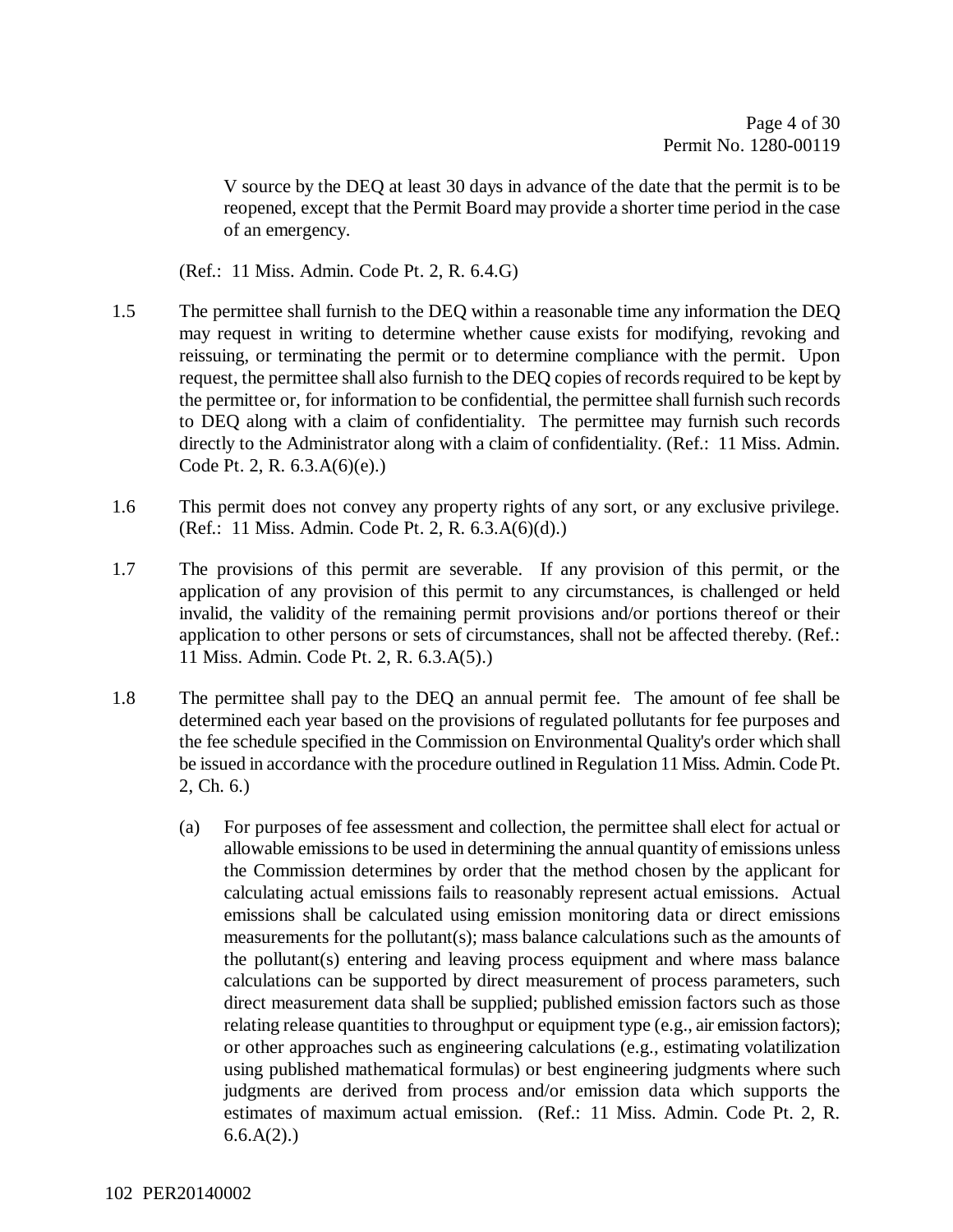- (b) If the Commission determines that there is not sufficient information available on a facility's emissions, the determination of the fee shall be based upon the permitted allowable emissions until such time as an adequate determination of actual emissions is made. Such determination may be made anytime within one year of the submittal of actual emissions data by the permittee. (Ref.: 11 Miss. Admin. Code Pt. 2, R.  $6.6(A(2))$  If at any time within the year the Commission determines that the information submitted by the permittee on actual emissions is insufficient or incorrect, the permittee will be notified of the deficiencies and the adjusted fee schedule. Past due fees from the adjusted fee schedule will be paid on the next scheduled quarterly payment time. (Ref.: 11 Miss. Admin. Code Pt. 2, R. 6.6.D(2).)
- (c) The fee shall be due September 1 of each year. By July 1 of each year the permittee shall submit an inventory of emissions for the previous year on which the fee is to be assessed. The permittee may elect a quarterly payment method of four (4) equal payments; notification of the election of quarterly payments must be made to the DEQ by the first payment date of September 1. The permittee shall be liable for penalty as prescribed by State Law for failure to pay the fee or quarterly portion thereof by the date due. (Ref.: 11 Miss. Admin. Code Pt. 2, R. 6.6.D.)
- (d) If in disagreement with the calculation or applicability of the Title V permit fee, the permittee may petition the Commission in writing for a hearing in accordance with State Law. Any disputed portion of the fee for which a hearing has been requested will not incur any penalty or interest from and after the receipt by the Commission of the hearing petition. (Ref.: 11 Miss. Admin. Code Pt. 2, R. 6.6.C.)
- 1.9 No permit revision shall be required under any approved economic incentives, marketable permits, emissions trading and other similar programs or processes for changes that are provided for in this permit. (Ref.: 11 Miss. Admin. Code Pt. 2, R. 6.3.A(8).)
- 1.10 Any document required by this permit to be submitted to the DEQ shall contain a certification by a responsible official that states that, based on information and belief formed after reasonable inquiry, the statements and information in the document are true, accurate, and complete. (Ref.: 11 Miss. Admin. Code Pt. 2, R. 6.2.E.)
- 1.11 The permittee shall allow the DEQ, or an authorized representative, upon the presentation of credentials and other documents as may be required by law, to perform the following:
	- (a) enter upon the permittee's premises where a Title V source is located or emissionsrelated activity is conducted, or where records must be kept under the conditions of this permit;
	- (b) have access to and copy, at reasonable times, any records that must be kept under the conditions of this permit;
	- (c) inspect at reasonable times any facilities, equipment (including monitoring and air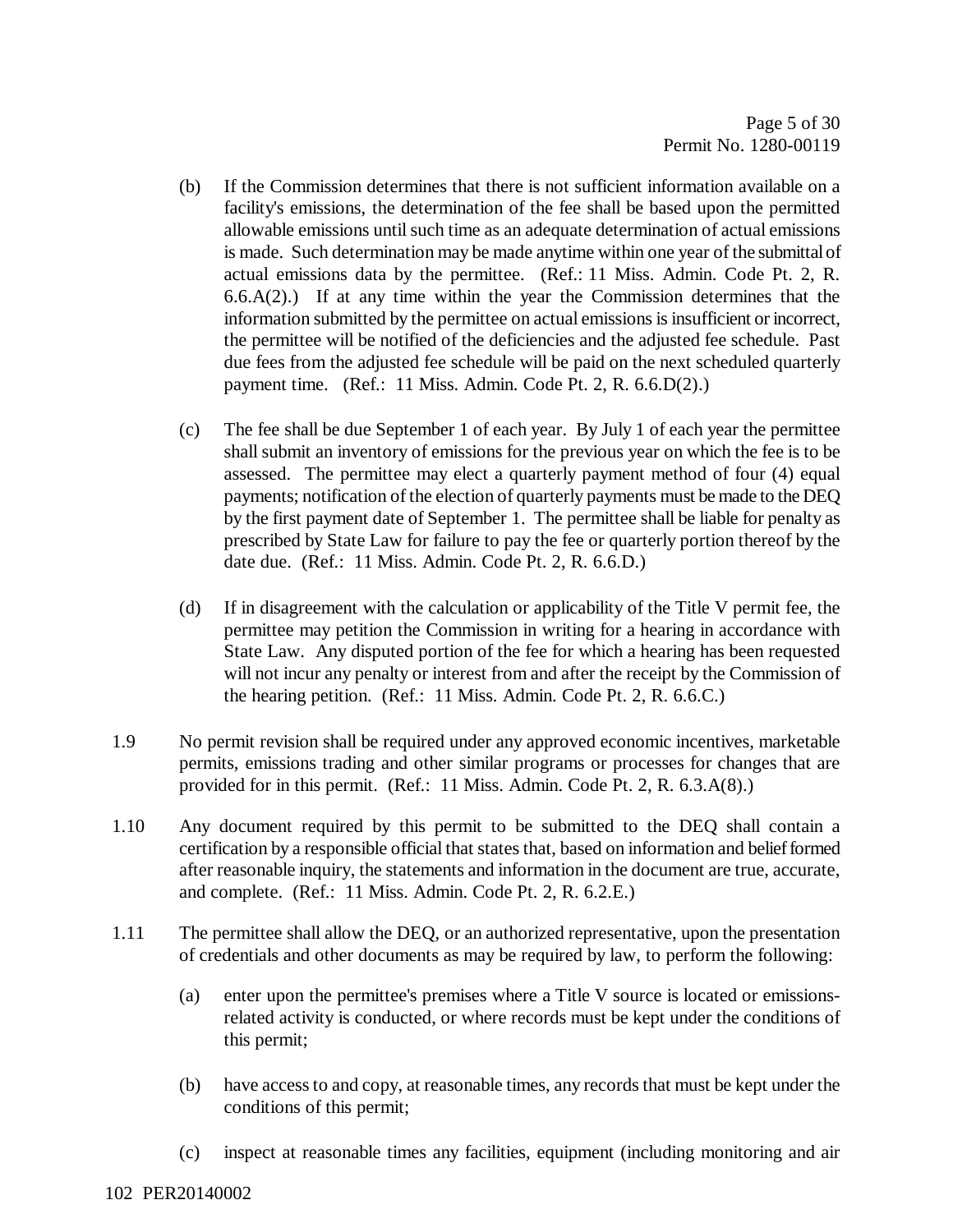pollution control equipment), practices, or operations regulated or required under the permit; and

- (d) as authorized by the Federal Act, sample or monitor, at reasonable times, substances or parameters for the purpose of assuring compliance with the permit or applicable requirements. (Ref.: 11 Miss. Admin. Code Pt. 2, R. 6.3.C(2).)
- 1.12 Except as otherwise specified or limited herein, the permittee shall have necessary sampling ports and ease of accessibility for any new air pollution control equipment, obtained after May 8, 1970, and vented to the atmosphere. (Ref.: 11 Miss. Admin. Code Pt. 2, R.  $1.3.I(1)$ .)
- 1.13 Except as otherwise specified or limited herein, the permittee shall provide the necessary sampling ports and ease of accessibility when deemed necessary by the Permit Board for air pollution control equipment that was in existence prior to May 8, 1970. (Ref.: 11 Miss. Admin. Code Pt. 2, R. 1.3.I(2).)
- 1.14 Compliance with the conditions of this permit shall be deemed compliance with any applicable requirements as of the date of permit issuance where such applicable requirements are included and are specifically identified in the permit or where the permit contains a determination, or summary thereof, by the Permit Board that requirements specifically identified previously are not applicable to the source. (Ref.: 11 Miss. Admin. Code Pt. 2, R.  $6.3.F(1)$ .)
- 1.15 Nothing in this permit shall alter or affect the following:
	- (a) the provisions of Section 303 of the Federal Act (emergency orders), including the authority of the Administrator under that section;
	- (b) the liability of an owner or operator of a source for any violation of applicable requirements prior to or at the time of permit issuance;
	- (c) the applicable requirements of the acid rain program, consistent with Section 408(a) of the Federal Act.
	- (d) the ability of EPA to obtain information from a source pursuant to Section 114 of the Federal Act. (Ref.: 11 Miss. Admin. Code Pt. 2, R. 6.3.F(2).)
- 1.16 The permittee shall comply with the requirement to register a Risk Management Plan if permittee's facility is required pursuant to Section 112(r) of the Act to register such a plan. (Ref.: 11 Miss. Admin. Code Pt. 2, R. 6.3.H.)
- 1.17 Expiration of this permit terminates the permittee's right to operate unless a timely and complete renewal application has been submitted. A timely application is one which is submitted at least six (6) months prior to expiration of the Title V permit. If the permittee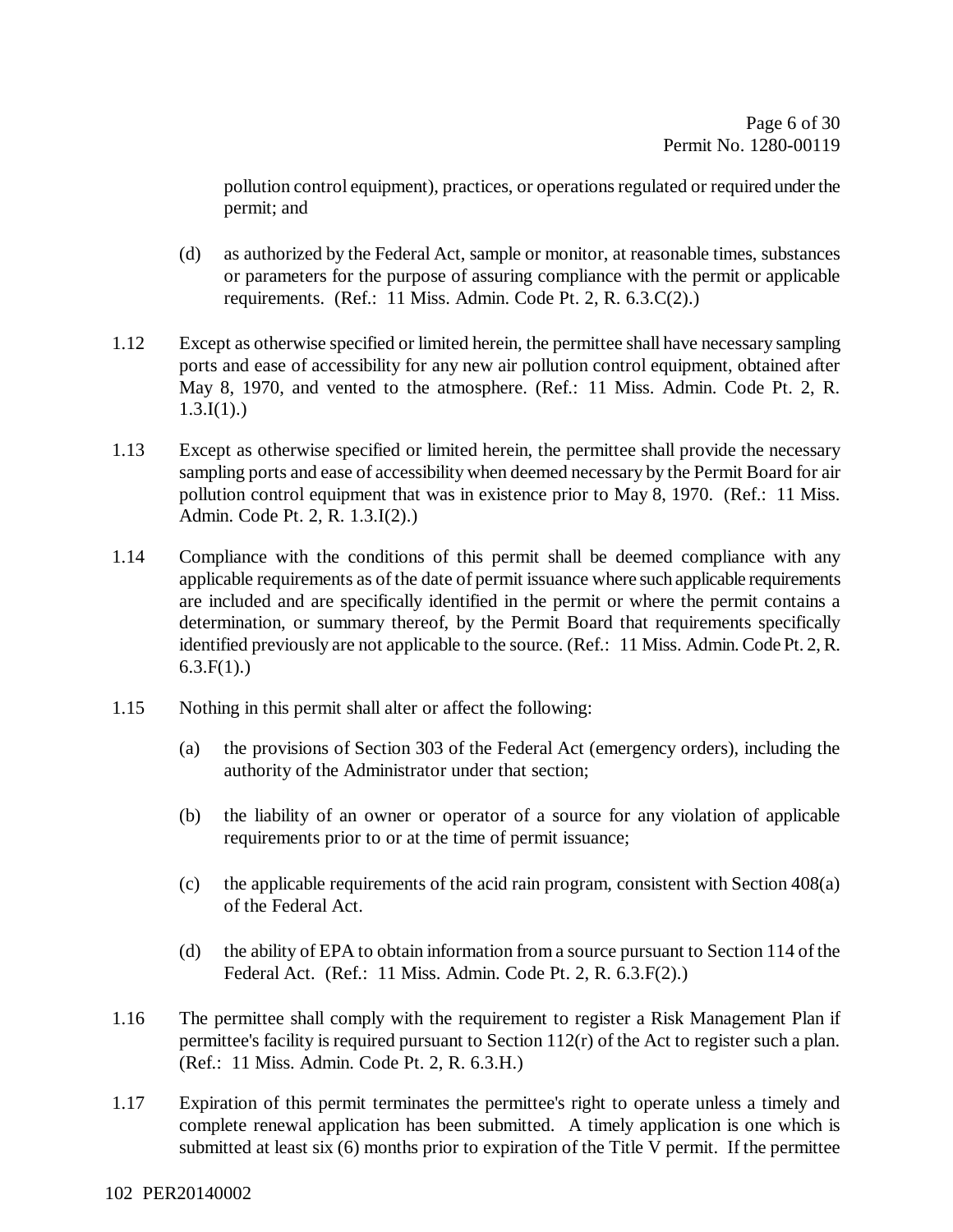submits a timely and complete application, the failure to have a Title V permit is not a violation of regulations until the Permit Board takes final action on the permit application. This protection shall cease to apply if, subsequent to the completeness determination, the permittee fails to submit by the deadline specified in writing by the DEQ any additional information identified as being needed to process the application. (Ref.: 11 Miss. Admin. Code Pt. 2, R. 6.4.C(2)., R. 6.4.B., and R. 6.2.A(1)(c).)

- 1.18 The permittee is authorized to make changes within their facility without requiring a permit revision (ref: Section 502(b)(10) of the Act) if:
	- (a) the changes are not modifications under any provision of Title I of the Act;
	- (b) the changes do not exceed the emissions allowable under this permit;
	- (c) the permittee provides the Administrator and the Department with written notification in advance of the proposed changes (at least seven (7) days, or such other time frame as provided in other regulations for emergencies) and the notification includes:
		- (1) a brief description of the change(s),
		- (2) the date on which the change will occur,
		- (3) any change in emissions, and
		- (4) any permit term or condition that is no longer applicable as a result of the change;
	- (d) the permit shield shall not apply to any Section  $502(b)(10)$  change. (Ref.: 11 Miss. Admin. Code Pt. 2, R. 6.4.F(1).)
- 1.19 Should the Executive Director of the Mississippi Department of Environmental Quality declare an Air Pollution Emergency Episode, the permittee will be required to operate in accordance with the permittee's previously approved Emissions Reduction Schedule or, in the absence of an approved schedule, with the appropriate requirements specified in 11 Miss. Admin. Code Pt. 2, Ch. 3., "Regulations for the Prevention of Air Pollution Emergency Episodes" for the level of emergency declared. (Ref.: 11 Miss. Admin. Code Pt. 2, Ch. 3.)
- 1.20 Except as otherwise provided herein, a modification of the facility may require a Permit to Construct in accordance with the provisions of Regulations 11 Miss. Admin. Code Pt. 2, Ch. 2., "Permit Regulations for the Construction and/or Operation of Air Emissions Equipment", and may require modification of this permit in accordance with Regulations 11 Miss. Admin. Code Pt. 2, Ch. 6., "Air Emissions Operating Permit Regulations for the Purposes of Title V of the Federal Clean Air Act". Modification is defined as "[a]ny physical change in or change in the method of operation of a facility which increases the actual emissions or the
- 102 PER20140002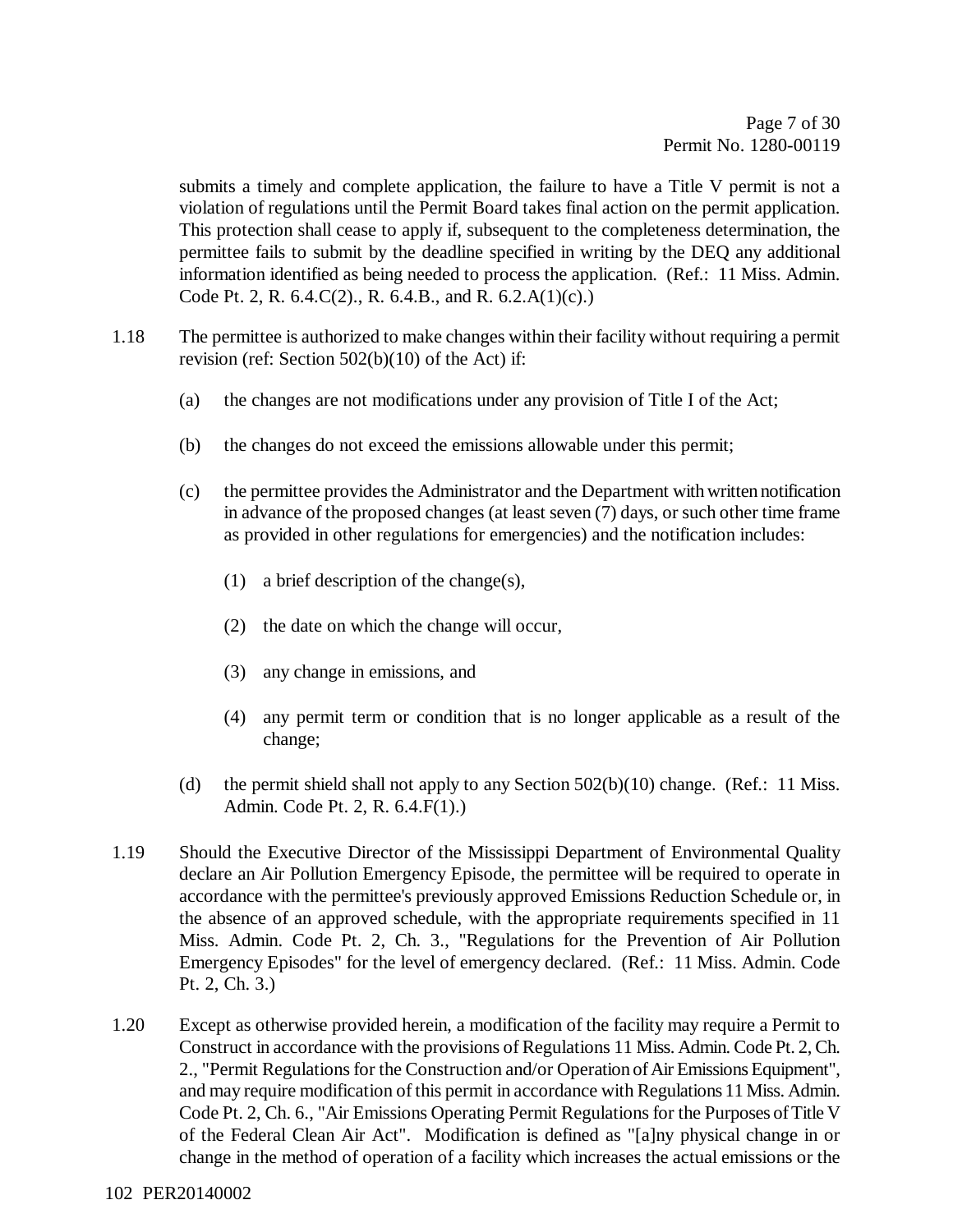potential uncontrolled emissions of any air pollutant subject to regulation under the Federal Act emitted into the atmosphere by that facility or which results in the emission of any air pollutant subject to regulation under the Federal Act into the atmosphere not previously emitted. A physical change or change in the method of operation shall not include:

- (a) routine maintenance, repair, and replacement;
- (b) use of an alternative fuel or raw material by reason of an order under Sections 2 (a) and (b) of the Federal Energy Supply and Environmental Coordination Act of 1974 (or any superseding legislation) or by reason of a natural gas curtailment plan pursuant to the Federal Power Act;
- (c) use of an alternative fuel by reason of an order or rule under Section 125 of the Federal Act;
- (d) use of an alternative fuel or raw material by a stationary source which:
	- (1) the source was capable of accommodating before January 6, 1975, unless such change would be prohibited under any federally enforceable permit condition which was established after January 6, 1975, pursuant to 40 CFR 52.21 or under regulations approved pursuant to 40 CFR 51.166; or
	- (2) the source is approved to use under any permit issued under 40 CFR 52.21 or under regulations approved pursuant to 40 CFR 51.166;
- (e) an increase in the hours of operation or in the production rate unless such change would be prohibited under any federally enforceable permit condition which was established after January 6, 1975, pursuant to 40 CFR 52.21 or under regulations approved pursuant to 40 CFR Subpart I or 40 CFR 51.166; or
- (f) any change in ownership of the stationary source."
- 1.21 Any change in ownership or operational control must be approved by the Permit Board. (Ref.: 11 Miss. Admin. Code Pt. 2, R. 6.4.D(4).)
- 1.22 This permit is a Federally approved operating permit under Title V of the Federal Clean Air Act as amended in 1990. All terms and conditions, including any designed to limit the source's potential to emit, are enforceable by the Administrator and citizens under the Federal Act as well as the Commission. (Ref.: 11 Miss. Admin. Code Pt. 2, R. 6.3.B(1).)
- 1.23 Except as otherwise specified or limited herein, the open burning of residential, commercial, institutional, or industrial solid waste, is prohibited. This prohibition does not apply to infrequent burning of agricultural wastes in the field, silvicultural wastes for forest management purposes, land-clearing debris, debris from emergency clean-up operations, and ordnance. Open burning of land-clearing debris must not use starter or auxiliary fuels which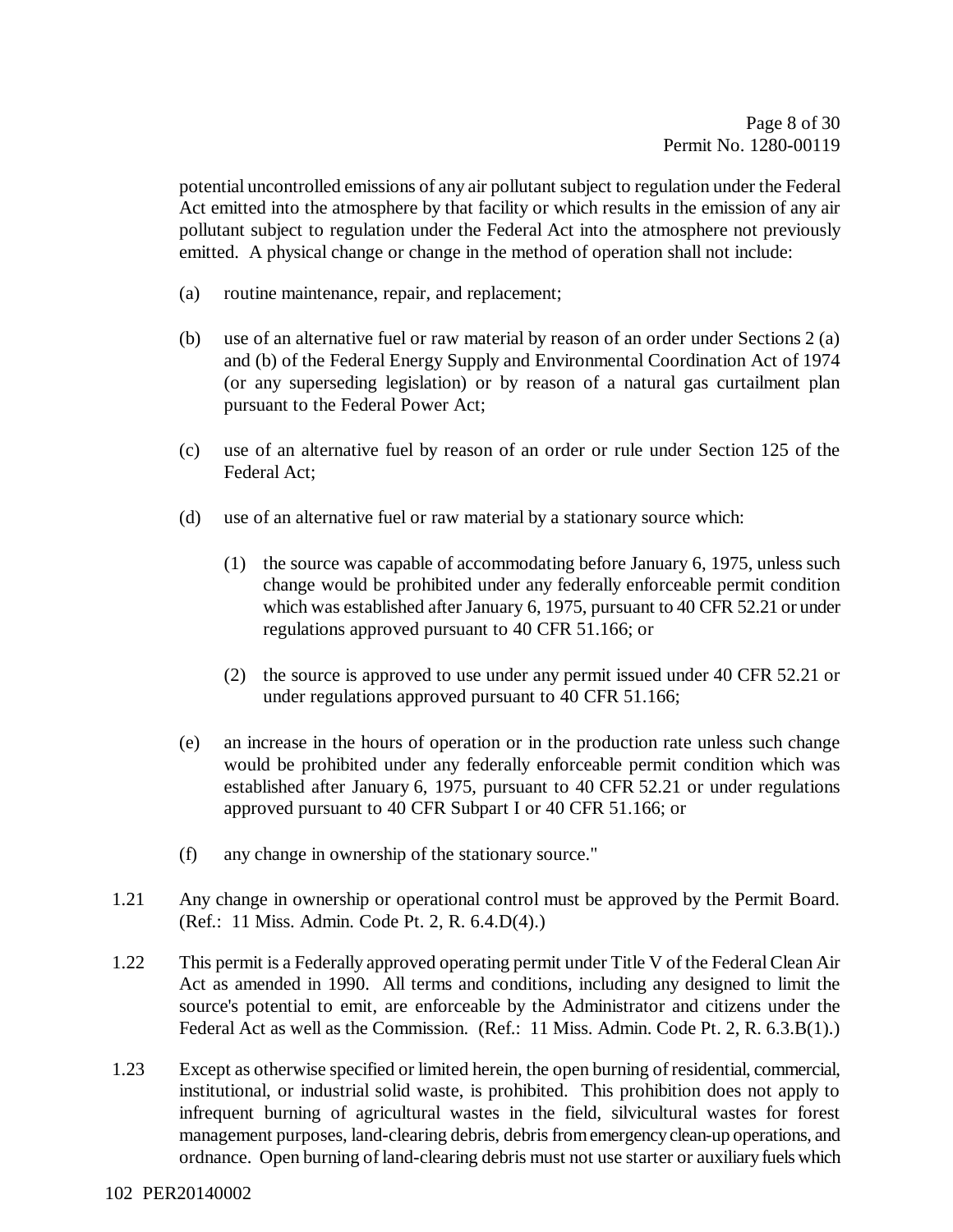cause excessive smoke (rubber tires, plastics, etc.); must not be performed if prohibited by local ordinances; must not cause a traffic hazard; must not take place where there is a High Fire Danger Alert declared by the Mississippi Forestry Commission or Emergency Air Pollution Episode Alert imposed by the Executive Director and must meet the following buffer zones.

- (a) Open burning without a forced-draft air system must not occur within 500 yards of an occupied dwelling.
- (b) Open burning utilizing a forced-draft air system on all fires to improve the combustion rate and reduce smoke may be done within 500 yards of but not within 50 yards of an occupied dwelling.
- (c) Burning must not occur within 500 yards of commercial airport property, private air fields, or marked off-runway aircraft approach corridors unless written approval to conduct burning is secured from the proper airport authority, owner or operator. (Ref.: 11 Miss. Admin. Code Pt. 2, R. 1.3.G.)
- 1.24 Except as otherwise specified herein, the permittee shall be subject to the following provision with respect to emergencies.
	- (a) Except as otherwise specified herein, an "emergency" means any situation arising from sudden and reasonably unforeseeable events beyond the control of the source, including acts of God, which situation requires immediate corrective action to restore normal operation, and that causes the source to exceed a technology-based emission limitation under the permit, due to unavoidable increases in emissions attributable to the emergency. An emergency shall not include noncompliance to the extent caused by improperly designed equipment, lack of preventative maintenance, careless or improper operation, or operator error.
	- (b) An emergency constitutes an affirmative defense to an action brought for noncompliance with such technology-based emission limitations if the conditions specified in (c) following are met.
	- (c) The affirmative defense of emergency shall be demonstrated through properly signed contemporaneous operating logs, or other relevant evidence that include information as follows:
		- (1) an emergency occurred and that the permittee can identify the cause(s) of the emergency;
		- (2) the permitted facility was at the time being properly operated;
		- (3) during the period of the emergency the permittee took all reasonable steps to minimize levels of emissions that exceeded the emission standards, or other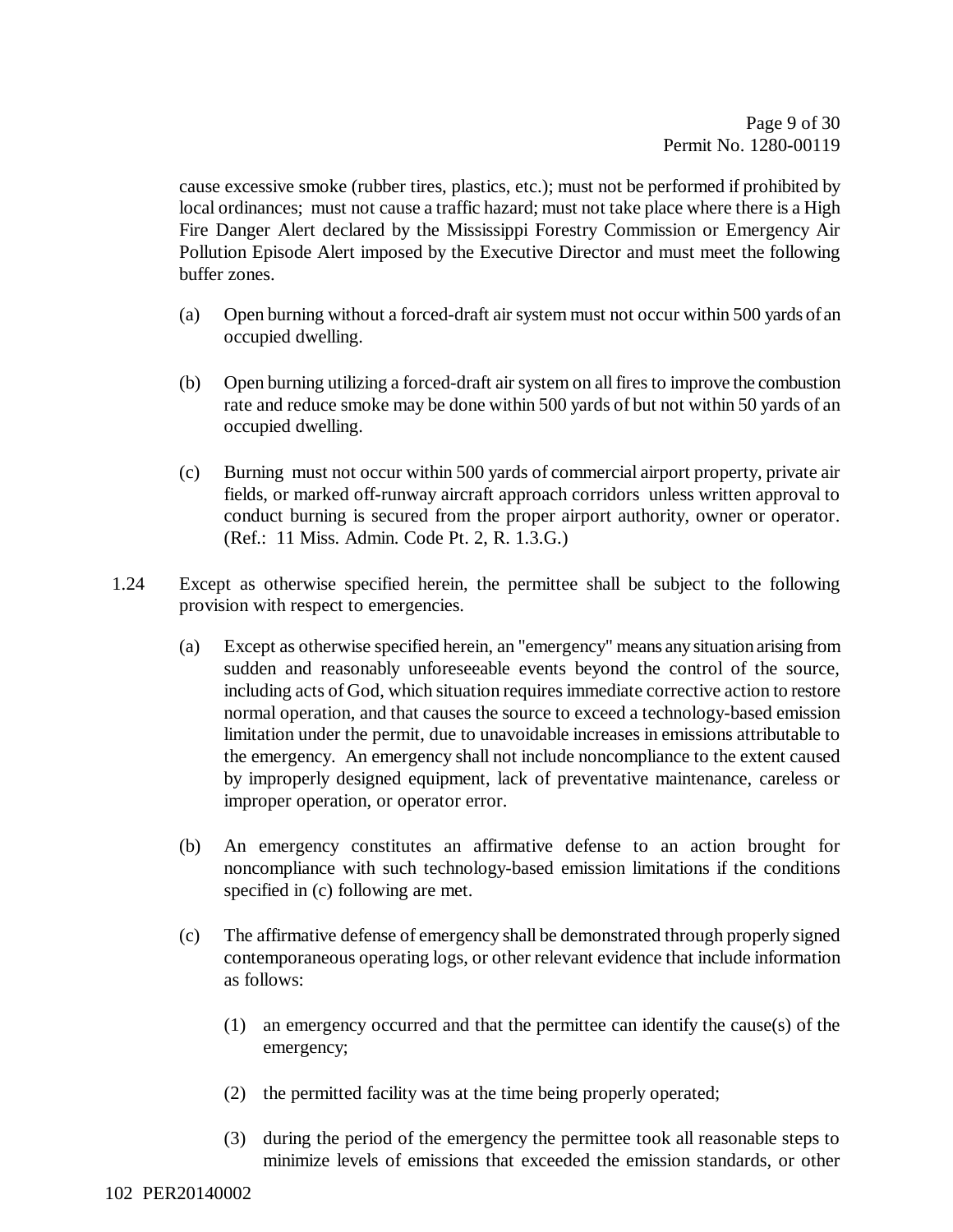requirements in the permit; and

- (4) the permittee submitted notice of the emergency to the DEQ within 2 working days of the time when emission limitations were exceeded due to the emergency. This notice must contain a description of the emergency, any steps taken to mitigate emissions, and corrective actions taken.
- (d) In any enforcement proceeding, the permittee seeking to establish the occurrence of an emergency has the burden of proof.
- (e) This provision is in addition to any emergency or upset provision contained in any applicable requirement specified elsewhere herein. (Ref.: 11 Miss. Admin. Code Pt. 2, R. 6.3.G.)
- 1.25 Except as otherwise specified herein, the permittee shall be subject to the following provisions with respect to upsets, startups and shutdowns:
	- (a) Upsets (as defined by 11 Miss. Admin. Code Pt. 2, R. 1.2.LL.)
		- (1) For an upset, the Commission may pursue an enforcement action for noncompliance with an emission standard or other requirement of an applicable rule, regulation, or permit. In determining whether to pursue enforcement action, and/or the appropriate enforcement action to take, the Commission may consider whether the source has demonstrated through properly signed contemporaneous operating logs or other relevant evidence the following:
			- (i) an upset occurred and that the source can identify the cause(s) of the upset;
			- (ii) the source was at the time being properly operated;
			- (iii) during the upset the permittee took all reasonable steps to minimize levels of emissions that exceeded the emission standard or other requirement of an applicable rule, regulation, or permit;
			- (iv) that within 5 working days of the time the upset began, the source submitted a written report to the Department describing the upset, the steps taken to mitigate excess emissions or any other noncompliance, and the corrective actions taken and;
			- (v) that as soon as practicable but no later than 24 hours of becoming aware of an upset that caused an immediate adverse impact to human health or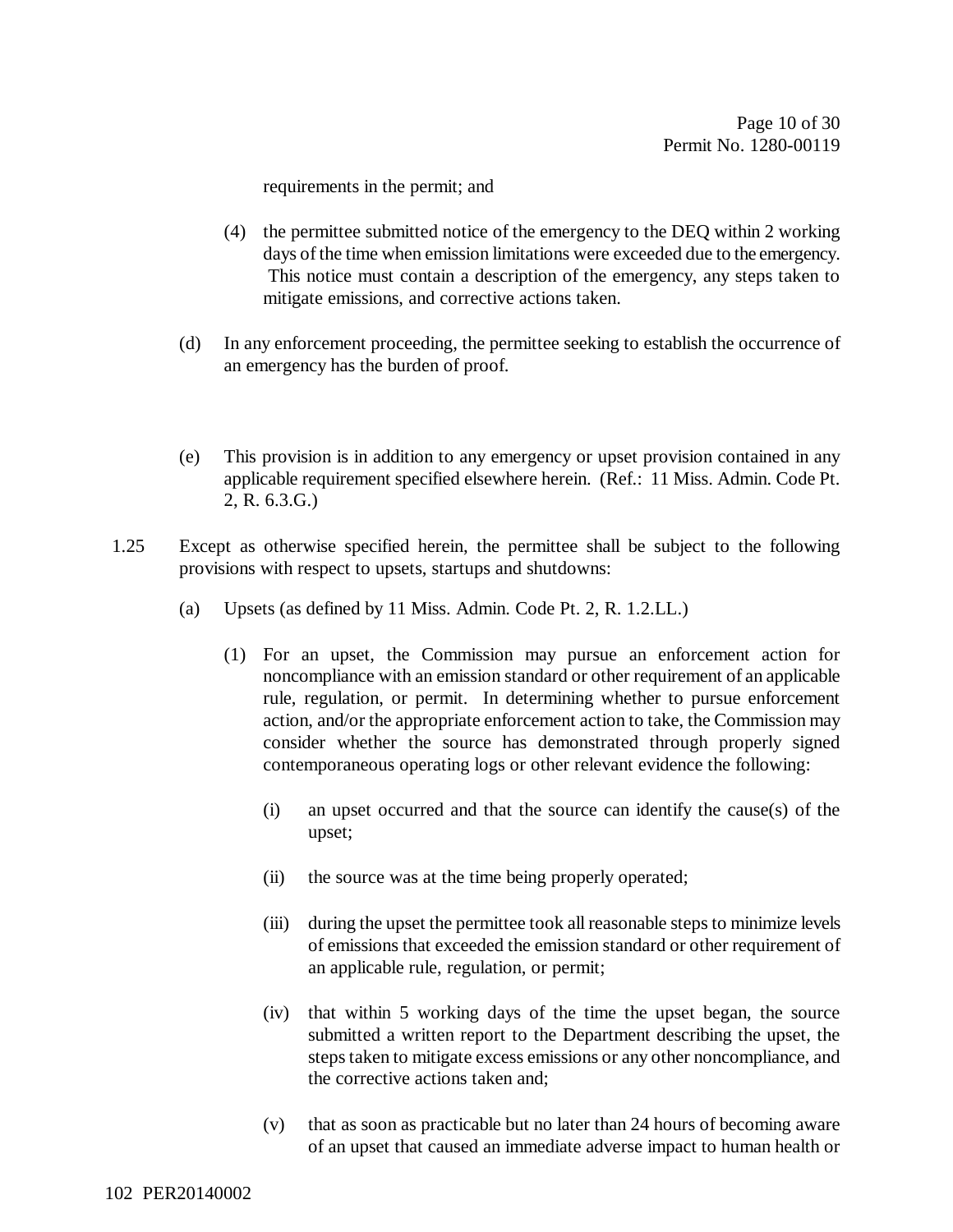the environment beyond the source boundary or caused a general nuisance to the public, the source provided notification to the Department.

- (2) In any enforcement proceeding by the Commission, the source seeking to establish the occurrence of an upset has the burden of proof.
- (3) This provision is in addition to any upset provision contained in any applicable requirement.
- (4) These upset provisions apply only to enforcement actions by the Commission and are not intended to prohibit EPA or third party enforcement actions.
- (b) Startups and Shutdowns (as defined by 11 Miss. Admin. Code Pt. 2, R. 1.2.II. & R. 1.2.DD.)
	- (1) Startups and shutdowns are part of normal source operation. Emission limitations apply during startups and shutdowns unless source specific emission limitations or work practice standards for startups and shutdowns are defined by an applicable rule, regulation, or permit.
	- (2) Where the source is unable to comply with existing emission limitations established under the State Implementation Plan (SIP) and defined in this regulation, 11 Mississippi Administrative Code, Part 2, Chapter 1, the Department will consider establishing source specific emission limitations or work practice standards for startups and shutdowns. Source specific emission limitations or work practice standards established for startups and shutdowns are subject to the requirements prescribed in 11 Miss. Admin. Code Pt. 2, R. 1.10.B(2)(a) through (e).
	- (3) Where an upset as defined in Rule 1.2 occurs during startup or shutdown, see the upset requirements above.

(Ref.: 11 Miss. Admin. Code Pt. 2, R. 1.10.)

1.26 The permittee shall comply with all applicable standards for demolition and renovation activities pursuant to the requirements of 40 CFR Part 61, Subpart M, as adopted by reference in Regulation 11 Miss Admin. Code Pt. 2, R. 1.8. The permittee shall not be required to obtain a modification of this permit in order to perform the referenced activities

.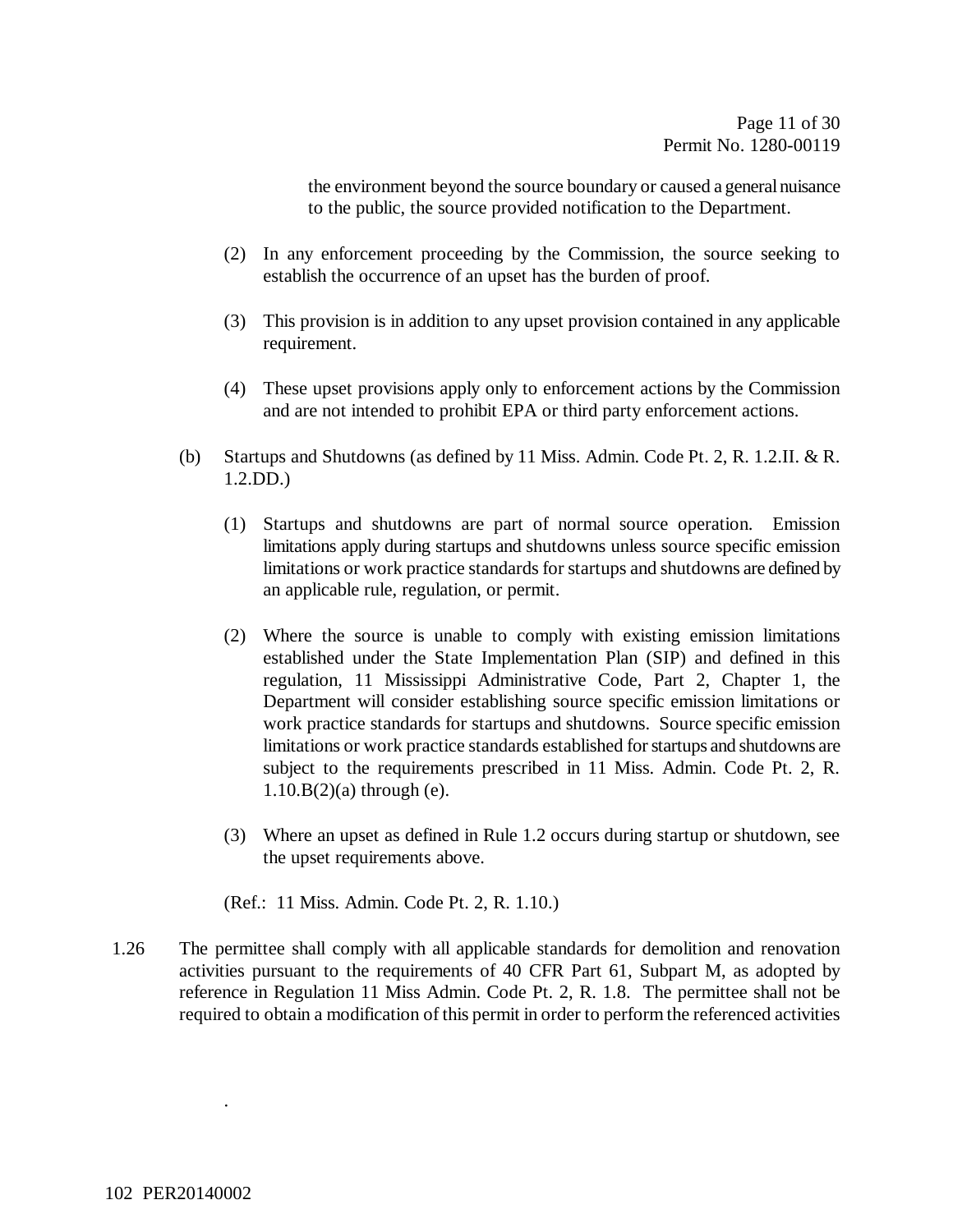### SECTION 2. EMISSION POINTS & POLLUTION CONTROL DEVICES

| <b>Emission Point</b> | Description                                                                                                                                           |
|-----------------------|-------------------------------------------------------------------------------------------------------------------------------------------------------|
| $AA-003$              | 54.96 MMBTU/hr Solar Centaur 50 T5800S Natural Gas fired Compressor Turbine (Ref. No. 3-98)                                                           |
| $AA-004$              | 842-Horsepower (Hp) four-stroke, rich-burn (4SRB) Natural Gas fired Emergency Generator Engine<br>(existing emergency RICE $>$ 500hp) (Ref. No. 4-98) |
| $AA-006$              | 8,820 Gallon Oily Water/Used Oil/Condensate Fixed Roof Storage Tank (Ref. No. 7-98)                                                                   |
| $AA-008$              | 72.93 MMBTU/hr Solar Taurus 60 7802S Natural Gas fired Compressor Turbine (Ref. No. 8-03)                                                             |
| $AB-002$              | 54.96 MMBTU/hr Solar Centaur 50 T5800S Natural Gas fired Compressor Turbine (Ref. No. 10-08)                                                          |
| $AB-001$              | 54.96 MMBTU/hr Solar Centaur 50 T5800S Natural Gas fired Compressor Turbine (Ref. No. 11-10)                                                          |
| $AA-009$              | Slug Catcher (Ref. No. SC-001)                                                                                                                        |
| $IA-002$              | 3,969 Gallon Diesel Fuel Tank                                                                                                                         |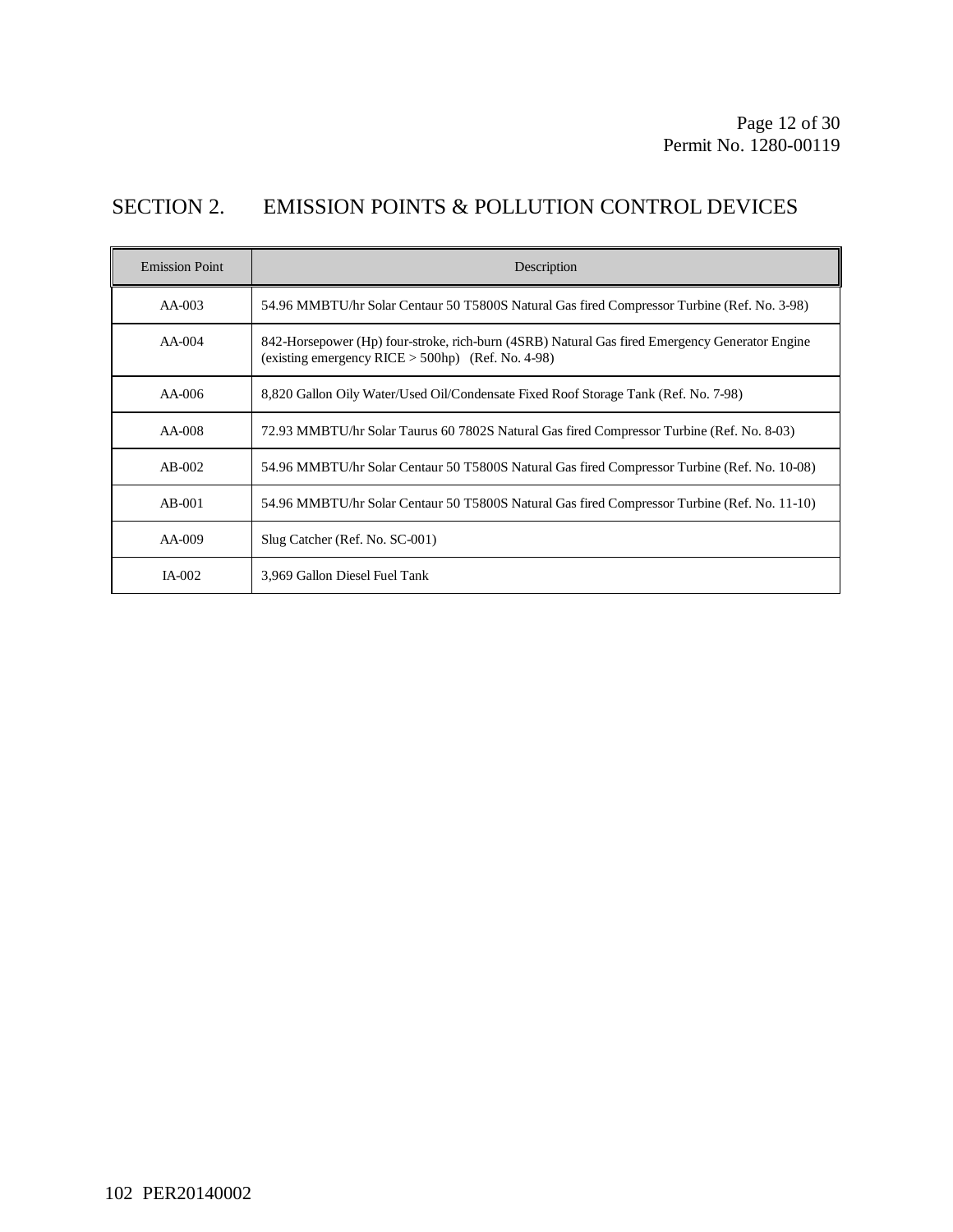#### SECTION 3. EMISSION LIMITATIONS & STANDARDS

#### A. Facility-Wide Emission Limitations & Standards

- 3.A.1 Except as otherwise specified or limited herein, the permittee shall not cause, permit, or allow the emission of smoke from a point source into the open air from any manufacturing, industrial, commercial or waste disposal process which exceeds forty (40) percent opacity subject to the exceptions provided in (a)  $\&$  (b).
	- (a) Startup operations may produce emissions which exceed 40% opacity for up to fifteen (15) minutes per startup in any one hour and not to exceed three (3) startups per stack in any twenty-four (24) hour period.
	- (b) Emissions resulting from soot blowing operations shall be permitted provided such emissions do not exceed 60 percent opacity, and provided further that the aggregate duration of such emissions during any twenty-four (24) hour period does not exceed ten (10) minutes per billion BTU gross heating value of fuel in any one hour. (Ref.: 11 Miss. Admin. Code Pt. 2, R. 1.3.A.)
- 3.A.2 Except as otherwise specified or limited herein, the permittee shall not cause, allow, or permit the discharge into the ambient air from any point source or emissions, any air contaminant of such opacity as to obscure an observer's view to a degree in excess of 40% opacity, equivalent to that provided in Paragraph 3.A.1. This shall not apply to vision obscuration caused by uncombined water droplets. (Ref.: 11 Miss. Admin. Code Pt. 2, R. 1.3.B.)

| Emission<br>Point(s)             | Applicable Requirement                                                                                                                           | Condition<br>Number(s) | Pollutant/<br>Parameter       | Limit/Standard                                                                      |
|----------------------------------|--------------------------------------------------------------------------------------------------------------------------------------------------|------------------------|-------------------------------|-------------------------------------------------------------------------------------|
| $AA-003$                         | 11 Miss. Admin. Code Pt. 2, R.<br>1.3. $D(1)(b)$                                                                                                 | 3.B.1                  | PM                            | $E = 0.8808 * I^{-0.1667}$                                                          |
| $AA-008$<br>$AB-001$<br>$AB-002$ | <b>Construction Permit Issued</b><br>August 4, 1998 & Title V Permit<br>Issued November 3, 2009                                                  | 3.B.9                  | Fuel<br>Restriction           | Natural Gas Only                                                                    |
| AA-003<br>AA-008                 | 40 CFR 60, Subpart GG<br>40 CFR $60.330(a)$ -(b)                                                                                                 | 3.B.2                  | NOx<br>SO <sub>2</sub>        | Applicability                                                                       |
|                                  | <b>NSPS Subpart GG</b><br>40 CFR 60.333(b)                                                                                                       | 3.B.3                  | <b>Fuel Sulfur</b><br>Content | $0.8\%$ by weight                                                                   |
| $AA-003$                         | 40 CFR 60.332(a)(2); 40 CFR<br>$60.332(c)$ , Air Construction<br>Permit issued August 4, 1998;<br>and Air Title V Permit issued July<br>23, 2004 | 3.B.4                  | NOx                           | 179.55 ppmdy $@15\%$ O <sub>2</sub> , not to exceed<br>5.75 lb/hr and 25.19 tons/yr |

#### B. Emission Point Specific Emission Limitations & Standards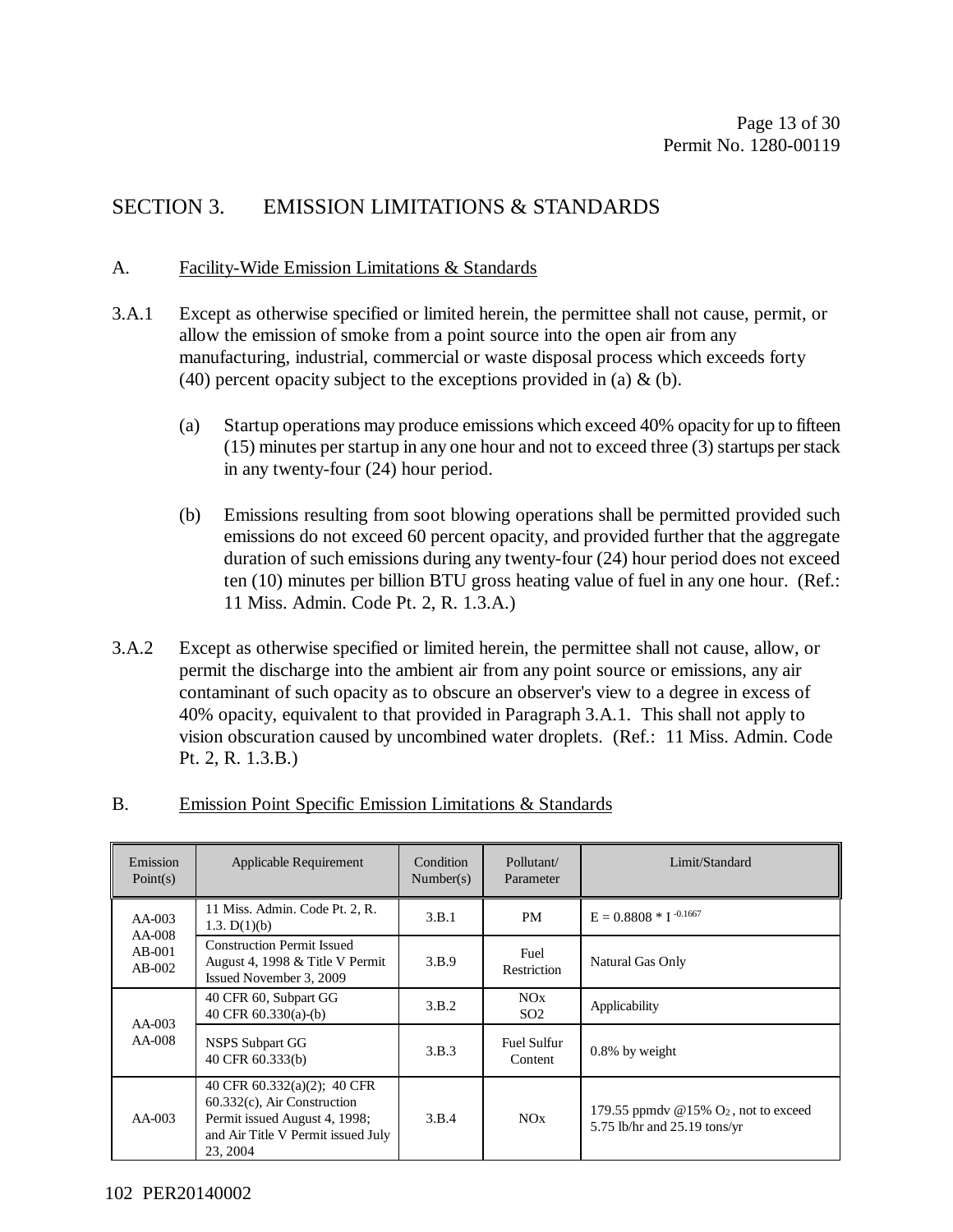| Emission<br>Point(s) | Applicable Requirement                                                                                                                                                                         | Condition<br>Number(s) | Pollutant/<br>Parameter | Limit/Standard                                                             |
|----------------------|------------------------------------------------------------------------------------------------------------------------------------------------------------------------------------------------|------------------------|-------------------------|----------------------------------------------------------------------------|
| $AA-008$             | 40 CFR 60.332(a)(2); 40 CFR<br>60.332(c), Air Construction<br>Permit issued August 4, 1998;<br>and Air Title V Permit issued July<br>23, 2004                                                  | 3.B.5                  | NOx                     | 191.74 ppmdy @ 15% $O_2$ , not to exceed<br>7.63 lb/hr and 33.43 tons/yr   |
|                      | 40 CFR 60, Subpart KKKK                                                                                                                                                                        | 3.B.6                  | NOx<br>SO <sub>2</sub>  | Applicability                                                              |
| $AB-001$<br>$AB-002$ | 40 CFR 60.4330(a)(2)                                                                                                                                                                           | 3.B.7                  | Fuel<br>Restriction     | 0.060 lb SO2/MMBTU                                                         |
|                      | 40 CFR 60.4320(a); Table 1 to<br>NSPS KKKK; Air Construction<br>Permit issued August 4, 1998;<br>Air Title V Permit issued July 23,<br>2004; and Air Title V Permit<br>issued November 3, 2009 | 3.B.8                  | NOx                     | 25 ppm @15% O <sub>2</sub> , not to exceed 5.06 lb/hr<br>and 22.17 tons/yr |
| $AA-004$             | Air Construction Permit Issued<br>August 4, 1998 & Title V Permit<br>Issued November 3, 2009                                                                                                   | 3.B.9                  | Fuel<br>Restriction     | Natural Gas Only                                                           |
|                      | 11 Miss. Admin. Code Pt. 2, R.<br>1.3. $D(1)(a)$                                                                                                                                               | 3.B.10                 | <b>PM</b>               | 0.6 lb/MMBTU                                                               |
|                      | 40 CFR 63, Subpart ZZZZ; and<br>40 CFR 63.6580, 63.6585(a) and<br>(c), and $63.6590(a)(1)(iii)$                                                                                                | 3.B.11                 | HAPs                    | Applicability                                                              |
|                      | 40 CFR 63.6640(f) & 40 CFR<br>63.6675                                                                                                                                                          | 3.B.12                 | Hours                   | <b>Emergency Operating Limitations</b>                                     |
|                      | 40 CFR 63.6603(a), 63.6625(j),<br>and Table 2d of Subpart ZZZZ                                                                                                                                 | 3.B.13                 | Operations              | <b>Operating Limitations</b>                                               |
|                      | 40 CFR 63.6625(e)(3), (f) and<br>(h), $63.6640(a)$ , and Tables 2d<br>and 6 of Subpart ZZZZ                                                                                                    | 3.B.14                 | Operations              | Minimizing emissions                                                       |
|                      | 40 CFR 63.6605                                                                                                                                                                                 | 3.B.15                 | Compliance              | Continuous Compliance                                                      |

3.B.1 For Emission Points AA-003, AA-008, AB-001, and AB-002 the permittee shall not have particulate emissions from fossil fuel burning installations of greater than 10 MMBTU/hr heat input that exceeds the emission rate as determined by the relationship:

 $E = 0.8808 * I^{-0.1667}$ 

where E is the emission rate in pounds per million BTU per hour heat input and I is the heat input in millions of BTU per hour. (Ref.: 11 Miss. Admin. Code Pt. 2, R. 1.3. D(1)(b))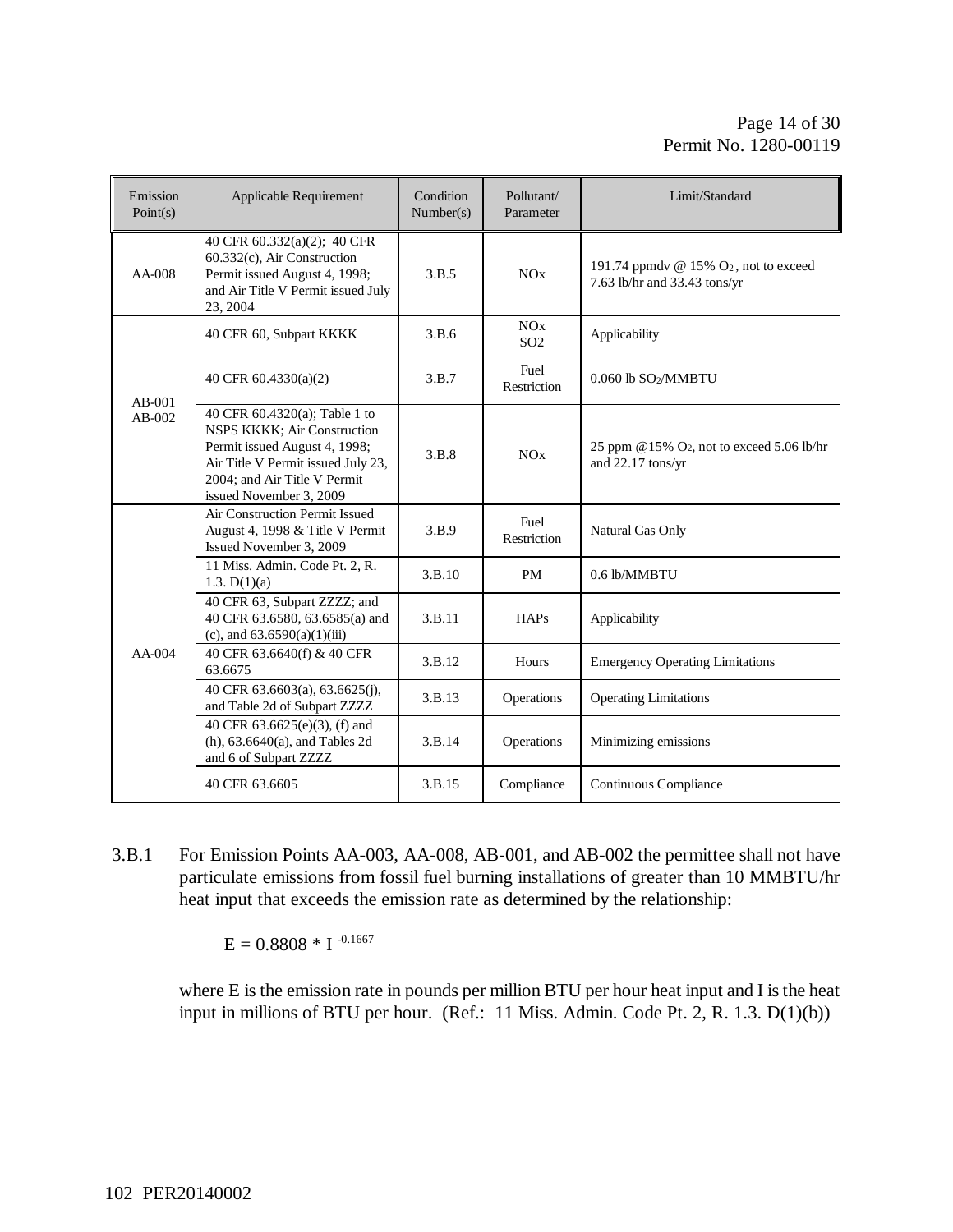- 3.B.2 Emission Points AA-003 and AA-008 are subject to the New Source Standards of Performance for Stationary Gas Combustion Turbines, 40 CFR 60, Subpart GG. These combustion turbines qualify as stationary gas turbines with a heat input at peak load equal to or greater than 10.7 gigajoules (10 million Btu) per hour, based on the lower heating value of the fuel fired, which commenced construction, modification, or reconstruction after October 3, 1977. (Ref.: 40 CFR 60.330(a)-(b))
- 3.B.3 For Emission Points AA-003 and AA-008, the permittee shall not burn any fuel which contains sulfur in excess of 0.8 percent by weight. (Ref.: 40 CFR 60.333(b))
- 3.B.4 For Emission Point AA-003, the permittee shall not discharge into the atmosphere any gases which contain NO<sub>x</sub> in excess of 179.55 ppmdy at 15% oxygen, not to exceed 5.75 pounds/hour and 25.19 tons/year, as determined by EPA Test Method 20, 40 CFR 60, Appendix A, as per the following relationship:

 $STD = 0.0150[(14.4)/Y] + F$ 

where:  $STD =$  allowable NOx emissions (percent by volume at 15 percent oxygen and on a dry basis).

 $Y =$  manufacturer's rated heat rate at manufacturer's rated peak load (kilojoules per watt hour), or actual measured heat rate based on lower heating value of fuel as measured at actual peak load for the facility. The value of Y shall not exceed 14.4 kilojoules per watt-hour.

| Fuel bound nitrogen (percent by<br>weight) | $F(NOx$ percent by volume) |
|--------------------------------------------|----------------------------|
| $N \leq 0.015$                             |                            |
| $0.015 < N \leq 0.1$                       | 0.04(N)                    |
| $0.1 < N \leq 0.25$                        | $0.004 + 0.0067(N-0.1)$    |
| N > 0.25                                   | 0.005                      |

 $F = NOx$  emission allowance for fuel bound nitrogen as defined by the following table:

where  $N =$  the nitrogen content of the fuel (percent by weight), or manufacturers may develop custom fuel-bound nitrogen allowances for each gas turbine model they manufacture. These fuel-bound nitrogen allowances shall be substantiated with data and must be approved for use by the Administrator before the initial performance test required by §60.8. Notices of approval of custom fuel-bound nitrogen allowances will be published in the Federal Register.

(Ref.: 40 CFR 60.332(a)(2); 40 CFR 60.332(c), Air Construction Permit issued August 4, 1998; and Air Title V Permit issued July 23, 2004)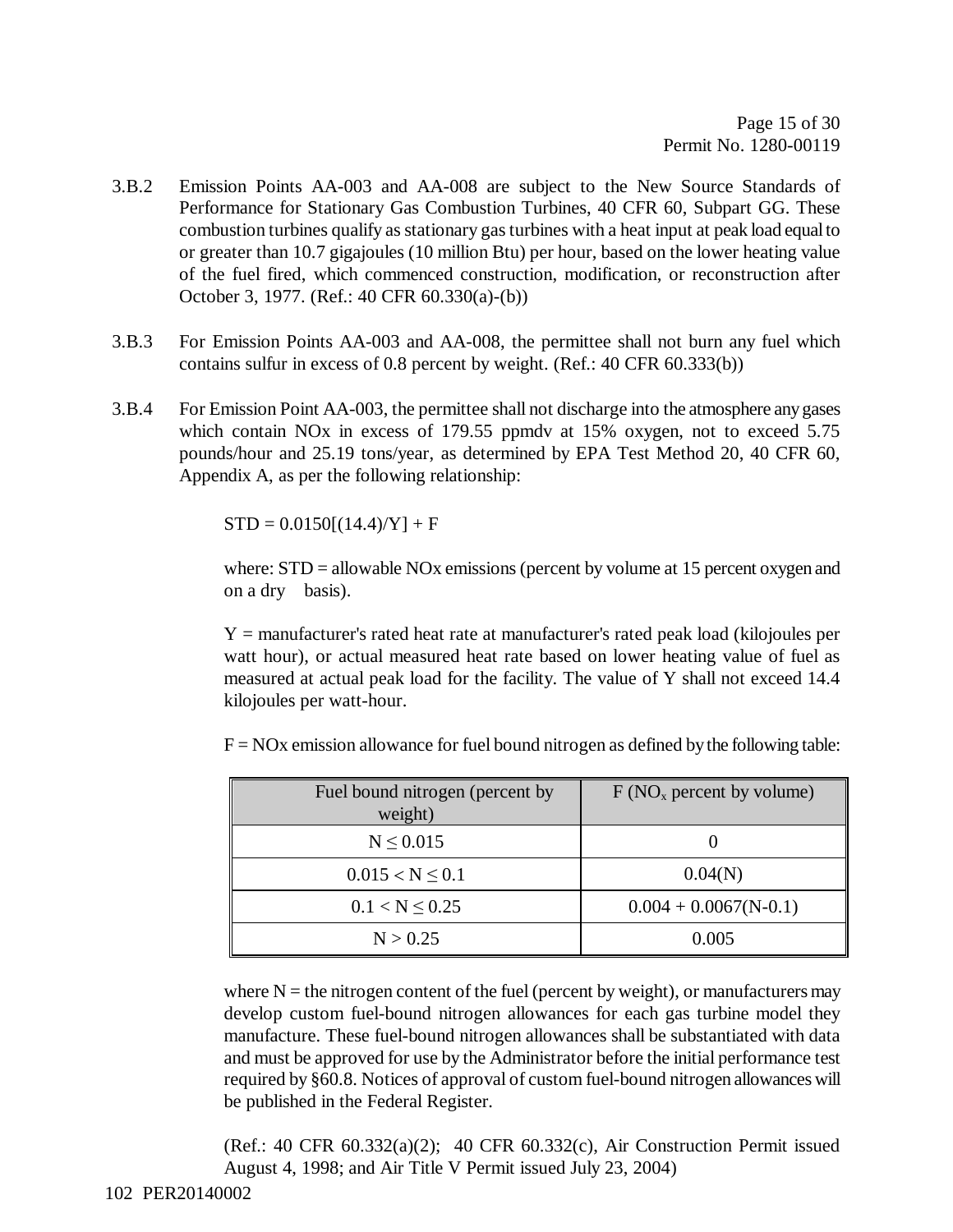3.B.5 For Emission Point AA-008, the permittee shall not discharge into the atmosphere any gases which contain NO<sub>x</sub> in excess of 191.74 ppmdy at 15% oxygen not to exceed 7.63 pound/hour and 33.43 tons/year, as determined by EPA Test Method 20, 40 CFR 60, Appendix A, as per the following relationship:

 $STD = 0.0150[(14.4)/Y] + F$ , where:

STD = allowable NOx emissions (percent by volume at 15 percent oxygen and on a dry basis).

Y = manufacturer's rated heat rate at manufacturer's rated peak load (kilojoules per watt hour), or actual measured heat rate based on lower heating value of fuel as measured at actual peak load for the facility. The value of Y shall not exceed 14.4 kilojoules per watt-hour.

 $F = NOx$  emission allowance for fuel bound nitrogen as defined by the following table:

| Fuel bound nitrogen (percent by<br>weight) | F(NO <sub>x</sub> percent by volume) |
|--------------------------------------------|--------------------------------------|
| $N \leq 0.015$                             |                                      |
| $0.015 < N \leq 0.1$                       | 0.04(N)                              |
| $0.1 < N \leq 0.25$                        | $0.004 + 0.0067(N-0.1)$              |
| N > 0.25                                   | 0.005                                |

where  $N =$  the nitrogen content of the fuel (percent by weight), or manufacturers may develop custom fuel-bound nitrogen allowances for each gas turbine model they manufacture. These fuel-bound nitrogen allowances shall be substantiated with data and must be approved for use by the Administrator before the initial performance test required by §60.8. Notices of approval of custom fuel-bound nitrogen allowances will be published in the Federal Register.

(Ref.: 40 CFR 60.332(a)(2); 40 CFR 60.332(c), Air Construction Permit issued August 4, 1998; and Air Title V Permit issued July 23, 2004)

- 3.B.6 Emission Points AB-001 and AB-002 are subject to the New Source Standards of Performance for Stationary Combustion Turbines, 40 CFR 60, Subpart KKKK. These combustion turbines qualify as stationary combustion turbines with a heat input at peak load equal to or greater than 10.7 gigajoules (10 MMBtu) per hour, based on the higher heating value of the fuel, which commenced construction after February 18, 2005. (Ref.: 40 CFR 60.4305(a))
- 3.B.7 For Emission Points AB-001 and AB-002, the permittee shall not burn any fuel which contains total potential sulfur emissions in excess of 0.060 lb  $SO_2/MMBTU$  (26 ng  $SO_2/J$ ).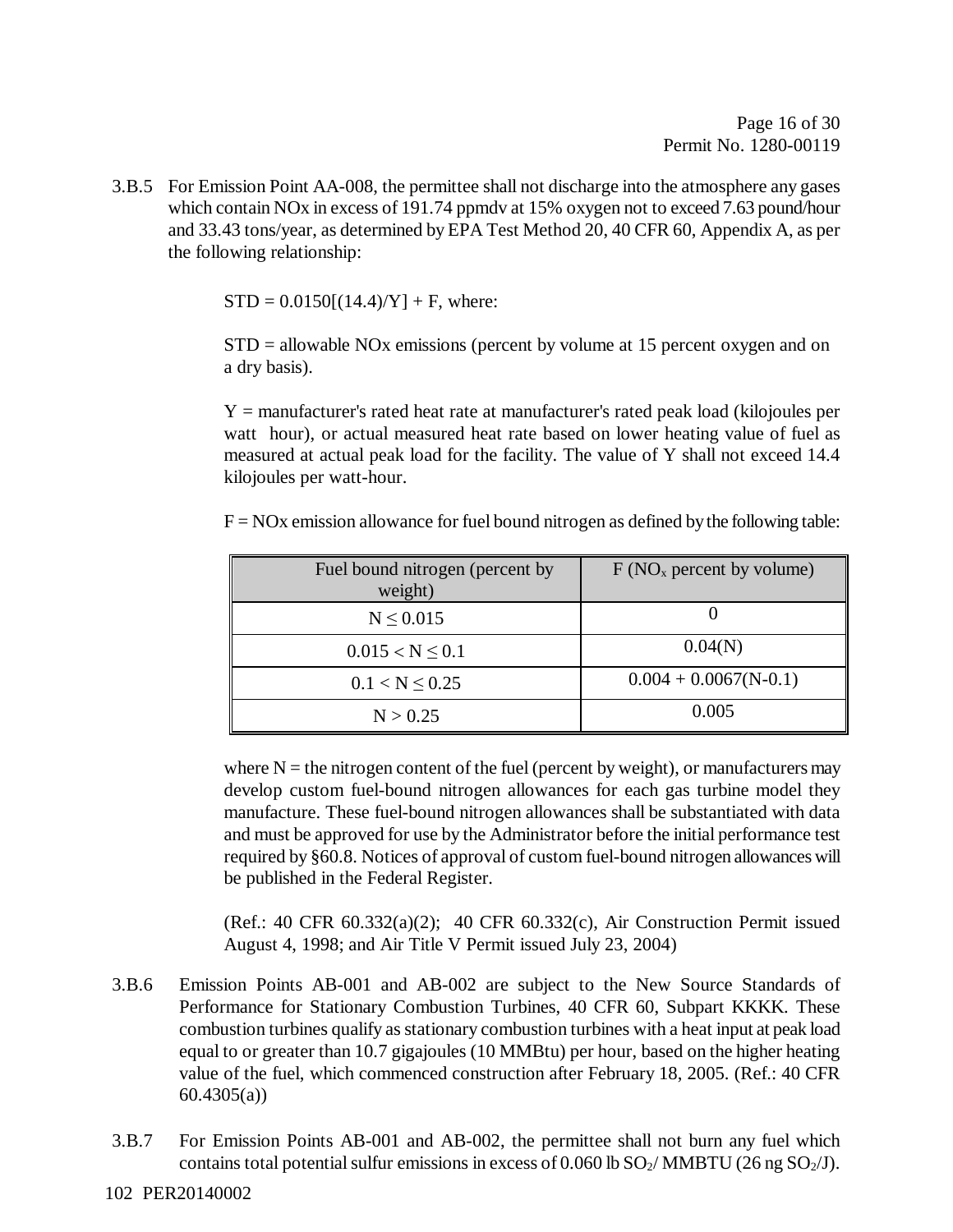(Ref.: 40 CFR 60.4330(a)(2))

- 3.B.8 For Emission Points AB-001 and AB-002, the permittee shall not discharge into the atmosphere any gases which contain NOx in excess of 25 ppmdv at 15% oxygen, not to exceed 5.06 lb/hr and 22.17 tons/yr. (Ref.: 40 CFR 60.4320(a); Table 1 to NSPS Subpart KKKK; Air Construction Permit issued August 4, 1998; Air Title V Permit issued July 23, 2004; and Air Title V Permit issued November 3, 2009)
- 3.B.9 For Emission Points AA-003, AA-004, AA-008, AB-002, and AB-001, the permittee shall not burn any fuel other than natural gas. (Ref.: Air Construction Permit Issued August 4, 1998 and Title V Permit Issued November 3, 2009)
- 3.B.10 For Emission Point AA-004, the permittee shall not have particulate emissions from fossil fuel burning installations of less than 10 MMBTU/hr heat input that exceeds 0.6 lb/MMBTU. (Ref.: 11 Miss. Admin. Code Pt. 2, R. 1.3. D(1)(a))
- 3.B.11 Emission Point AA-004 is subject to the National Emission Standards for Hazardous Air Pollutants for Stationary Combustion Engines, 40 CFR Part 63, Subpart ZZZZ. Emission Point AA-004 is an existing spark ignition emergency engine with a site rating greater than 500 HP located at an Area Source of HAPs. (Ref.: 40 CFR 63.6580, 63.6585(a) and (c), and  $63.6590(a)(1)(iii)$
- 3.B.12 For Emission Point AA-004, the permittee shall operate the emergency engine according to the requirements below:
	- (a) There is no limit on the use of the engine during emergency situations.
	- (b) The engine may be operated for maintenance checks and readiness testing, provided that the tests are recommended by federal, state, or local government, the manufacturer, the vendor, the regional transmission organization or equivalent balancing authority and transmission operator, or the insurance company associated with the engine. The permittee may petition the Administrator for approval of additional hours to be used for maintenance checks and readiness testing, but a petition is not required if the permittee maintains records indicating that federal, state, or local standards require maintenance and testing of emergency RICE beyond 100 hours per calendar year.
	- (c) The engine may be operated for up to 50 hours per calendar year in non-emergency situations. The 50 hours of operation in non-emergency situations are counted as part of the 100 hours per calendar year for maintenance and testing.

If the emergency engine is not operated according to the requirements in (a) - (c) above, the engine will not be considered an emergency engine under this subpart and will need to meet any applicable requirements for non-emergency engines. (Ref.: 40 CFR 63.6640(f) and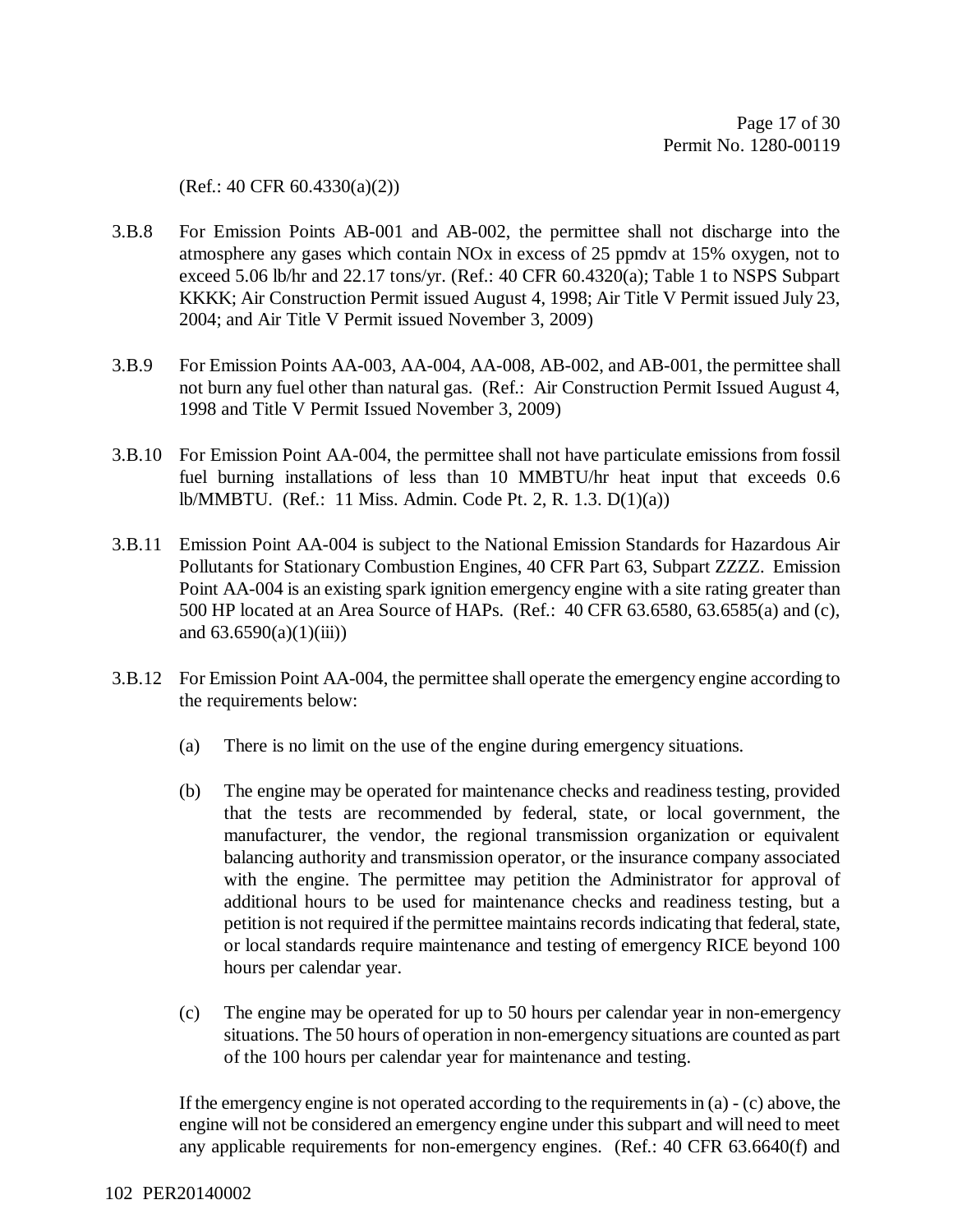63.6675)

- 3.B.13 For Emission Point AA-004, the permittee shall comply with the following requirements:
	- (a) Change oil and filter every 500 hours of operation or annually, whichever comes first, or perform an oil analysis at the same frequency in order to extend the oil change requirement. If the permittee chooses to use oil analysis in an effort to extend the oil/filter change requirement, the results of the analysis must verify the oil still meets the limits contained in  $(1)$ – $(3)$  below. If any of these limits are exceeded, the oil must be changed within two business days of receiving the results of the analysis. If the engine is not in operation when the results are received, the oil must be changed within two business days or before commencing operation, whichever is later. The oil analysis program must be included in the engine's maintenance plan required by Condition 3.B.14;
		- (1) Total Acid Number increases by more than 3.0 milligrams of potassium hydroxide (KOH) per gram from the Total Acid Number when new.
		- (2) Viscosity of the oil has changed by more than 20 percent from the viscosity of the oil when new.
		- (3) Percent water content (by volume) is greater than 0.5.
	- (b) Inspect spark plugs every 1,000 hours of operation or annually, whichever comes first, and replace as necessary;
	- (c) Inspect all hoses and belts every 500 hours of operation or annually, whichever comes first, and replace as necessary.

If an engine is operating during an emergency and it is not possible to shut down the engine in order to perform the work practices according to the schedule listed in (a)–(c) above, or if performing the work practice on the required schedule would otherwise pose an unacceptable risk under Federal, State, or local law, the work practice can be delayed until the emergency is over or the unacceptable risk under Federal, State, or local law has abated. The work practice should be performed as soon as practicable after the emergency has ended or the unacceptable risk under Federal, State, or local law has abated.

(Ref.: 40 CFR 63.6603(a), 63.6625(j), and Table 2d of Subpart ZZZZ)

- 3.B.14 For Emission Point AA-004, the permittee shall comply with the following requirements:
	- (a) Operate and maintain the engine according to the manufacturer's emission-related written instructions or develop and follow a maintenance plan which provides to the extent practicable for the maintenance and operation of the engine in a manner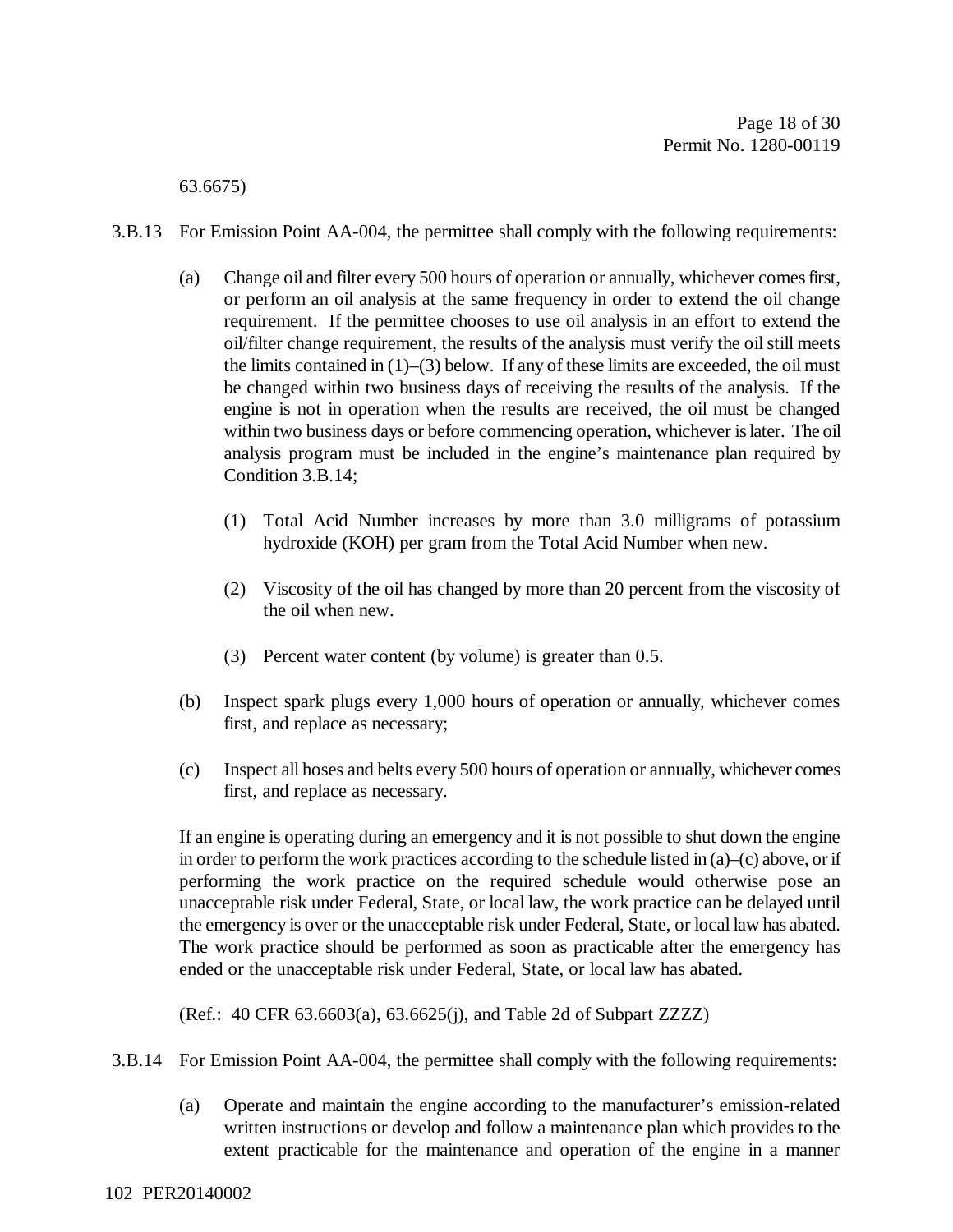consistent with good air pollution practice for minimizing emissions.

- (b) The engine must have a non-resettable hour meter if one is not already installed.
- (c) Minimize the engine's time spent at idle during startup and minimize the engine's startup time to a period needed for appropriate and safe loading of the engine, not to exceed 30 minutes, after which time the non-startup emission limitations apply.

(Ref.: 40 CFR 63.6625(e)(3), (f) and (h), 63.6640(a), and Tables 2d and 6 of Subpart ZZZZ)

3.B.15 For Emission Point AA-004, the permittee shall, at all times, be in compliance with the applicable requirements of Subpart ZZZZ and operate and maintain the engine, including associated monitoring equipment, in a manner consistent with safety and good air pollution control practices for minimizing emissions. The general duty to minimize emissions does not require the permittee to make any further efforts to reduce emissions if levels required by Subpart ZZZZ have been achieved. Determination of whether such operation and maintenance procedures are being used will be based on information available to the MDEQ which may include, but is not limited to, monitoring results, review of operation and maintenance procedures, review of operation and maintenance records, and inspection of the source. (Ref.: 40 CFR 63.6605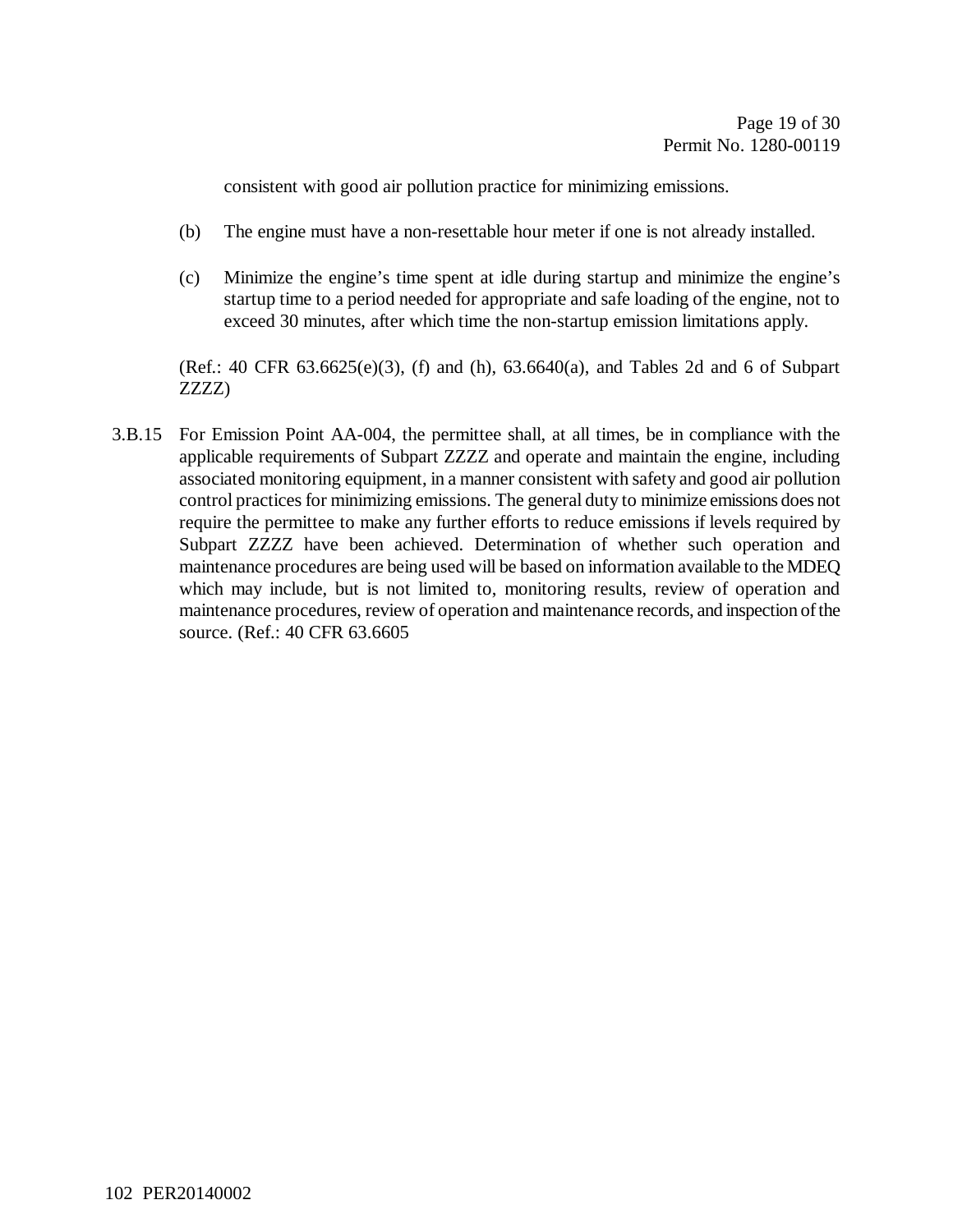#### C. Insignificant and Trivial Activity Emission Limitations & Standards

| Applicable Requirement                            | Condition<br>Number(s) | Pollutant/<br>Parameter | Limit/Standard |
|---------------------------------------------------|------------------------|-------------------------|----------------|
| 11 Miss. Admin. Code Pt. 2, R.<br>$1.3.D(1)(a)$ . | 3.C.1                  | PM                      | 0.6 lbs/MMBTU  |
| 11 Miss. Admin. Code Pt. 2, R.<br>$1.4.A(1)$ .    | 3.C.2                  | SO <sub>2</sub>         | 4.8 lbs/MMBTU  |

- 3.C.1 The maximum permissible emission of ash and/or particulate matter from fossil fuel burning installations of less than 10 million BTU per hour heat input shall not exceed 0.6 pounds per million BTU per hour heat input. (Ref.: 11 Miss. Admin. Code Pt. 2, R. 1.3.D(1)(a).)
- 3.C.2 The maximum discharge of sulfur oxides from any fuel burning installation in which the fuel is burned primarily to produce heat or power by indirect heat transfer shall not exceed 4.8 pounds (measured as sulfur dioxide) per million BTU heat input. (Ref.: 11 Miss. Admin. Code Pt. 2, R. 1.4.A(1).)

**There are no other requirements applicable to the insignificant activities listed in the source's Title V permit application.**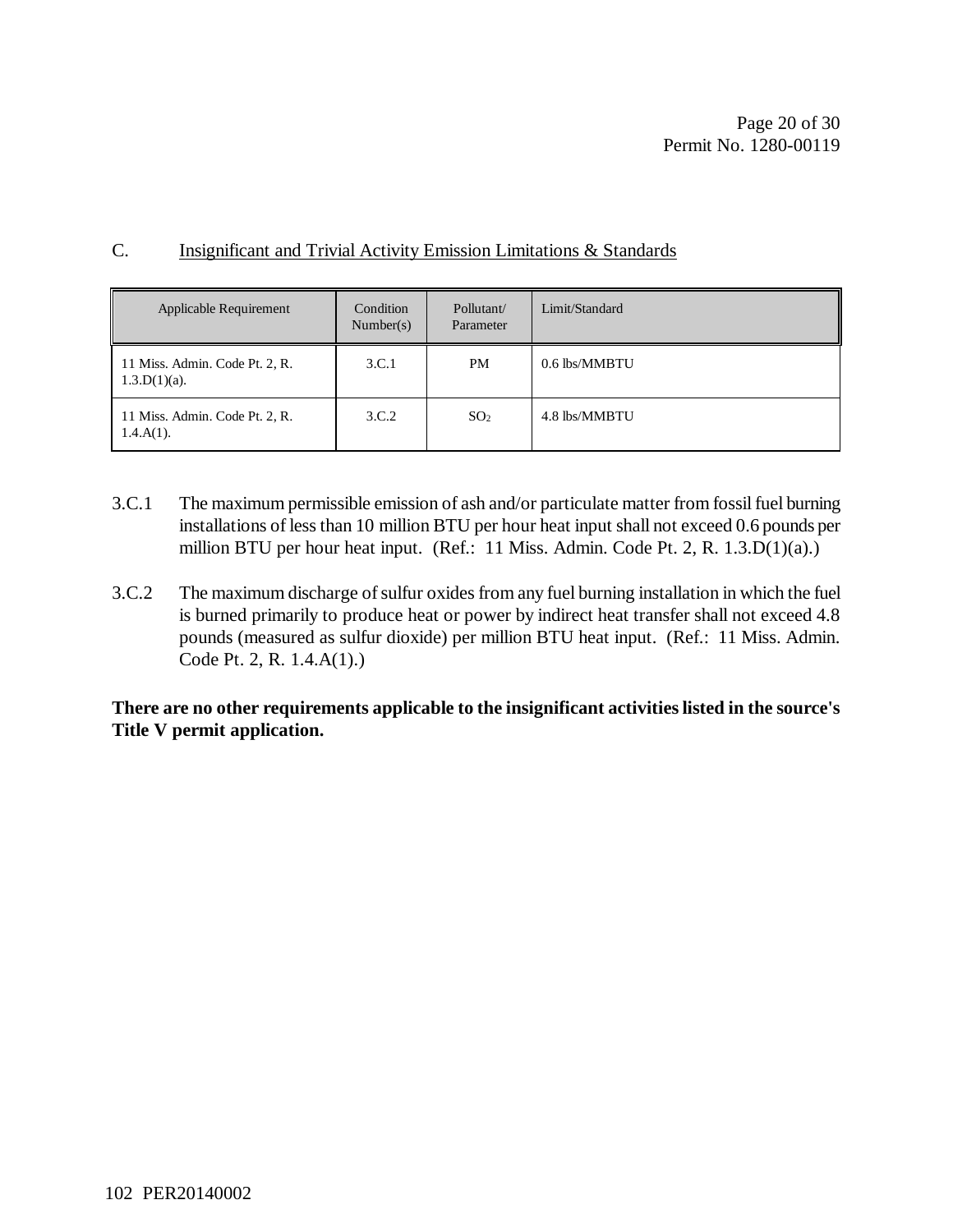#### SECTION 4. COMPLIANCE SCHEDULE

- 4.1 Unless otherwise specified herein, the permittee shall be in compliance with all requirements contained herein upon issuance of this permit.
- 4.2 Except as otherwise specified herein, the permittee shall submit to the Permit Board and to the Administrator of EPA Region IV a certification of compliance with permit terms and conditions, including emission limitations, standards, or work practices, by January 31 for the preceding calendar year. Each compliance certification shall include the following:
	- (a) the identification of each term or condition of the permit that is the basis of the certification;
	- (b) the compliance status;
	- (c) whether compliance was continuous or intermittent;
	- (d) the method(s) used for determining the compliance status of the source, currently and over the applicable reporting period;
	- (e) such other facts as may be specified as pertinent in specific conditions elsewhere in this permit. (Ref.: 11 Miss. Admin. Code Pt. 2, R.  $(6.3.C(5)(a), (c), \& (d).)$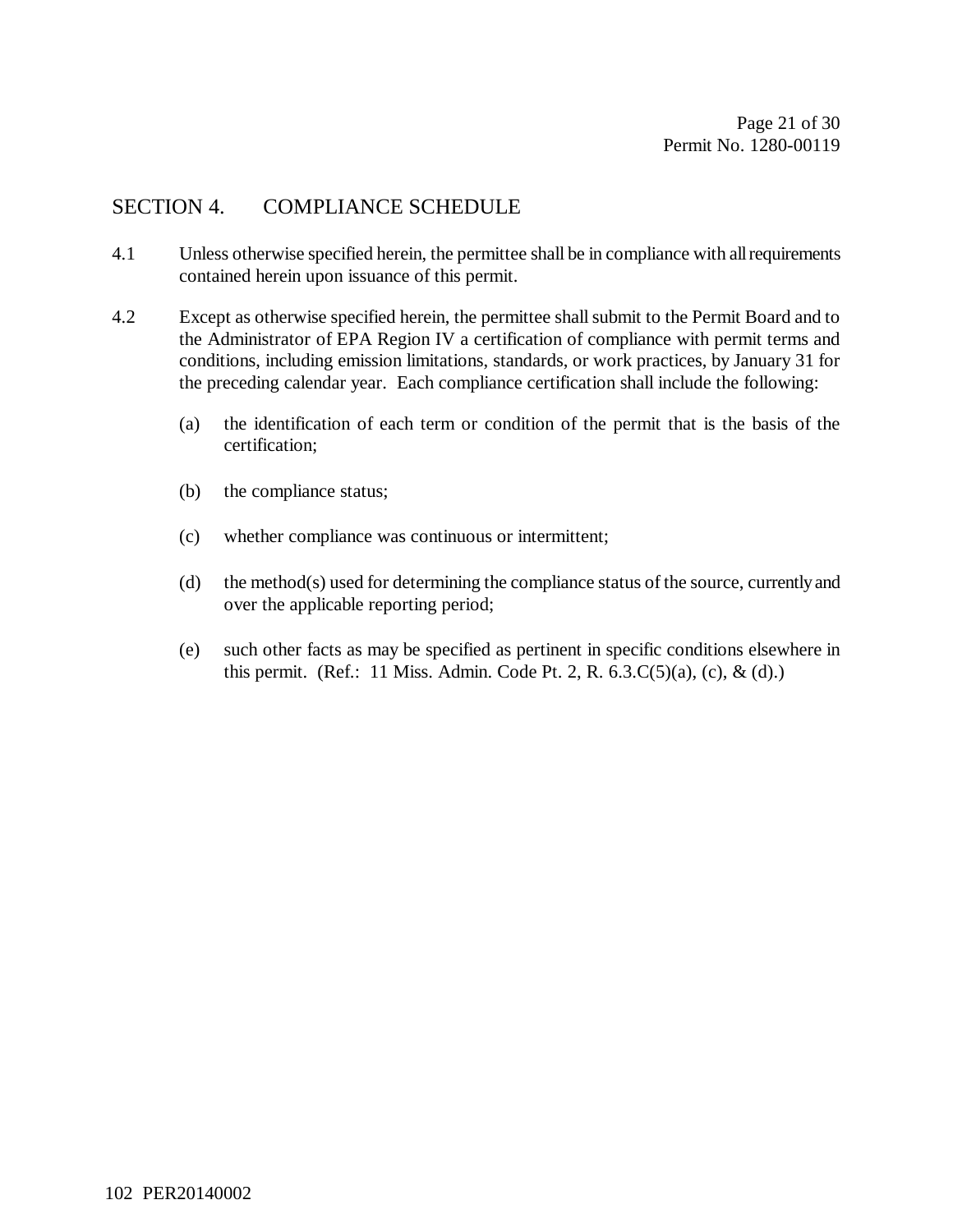#### SECTION 5. MONITORING, RECORDKEEPING & REPORTING REQUIREMENTS

#### A. General Monitoring, Recordkeeping and Reporting Requirements

- 5.A.1 The permittee shall install, maintain, and operate equipment and/or institute procedures as necessary to perform the monitoring and recordkeeping specified below.
- 5.A.2 In addition to the recordkeeping specified below, the permittee shall include with all records of required monitoring information the following:
	- (a) the date, place as defined in the permit, and time of sampling or measurements;
	- (b) the date(s) analyses were performed;
	- (c) the company or entity that performed the analyses;
	- (d) the analytical techniques or methods used;
	- (e) the results of such analyses; and
	- (f) the operating conditions existing at the time of sampling or measurement. (Ref.: 11 Miss. Admin. Code Pt. 2, R. 6.3.A(3)(b)(1).)
- 5.A.3 Except where a longer duration is specified in an applicable requirement, the permittee shall retain records of all required monitoring data and support information for a period of at least five (5) years from the date of the monitoring sample, measurement, report, or application. Support information includes all calibration and maintenance records, all original strip-chart recordings for continuous monitoring instrumentation, and copies of all reports required by the permit. (Ref.: 11 Miss. Admin. Code Pt. 2, R.  $6.3.A(3)(b)(2)$ .
- 5.A.4 Except as otherwise specified herein, the permittee shall submit reports of any required monitoring by July 31 and January 31 for the preceding six-month period. All instances of deviations from permit requirements must be clearly identified in such reports and all required reports must be certified by a responsible official consistent with 11 Miss. Admin. Code Pt. 2, R. 6.2.E. (Ref.: 11 Miss. Admin. Code Pt. 2, R. 6.3.A(3)(c)(1).)
- 5.A.5 Except as otherwise specified herein, the permittee shall report all deviations from permit requirements, including those attributable to upsets, the probable cause of such deviations, and any corrective actions or preventive measures taken. Said report shall be made within five (5) days of the time the deviation began. (Ref.: 11 Miss. Admin. Code Pt. 2, R. 6.3.A(3)(c)(2).)

#### 102 PER20140002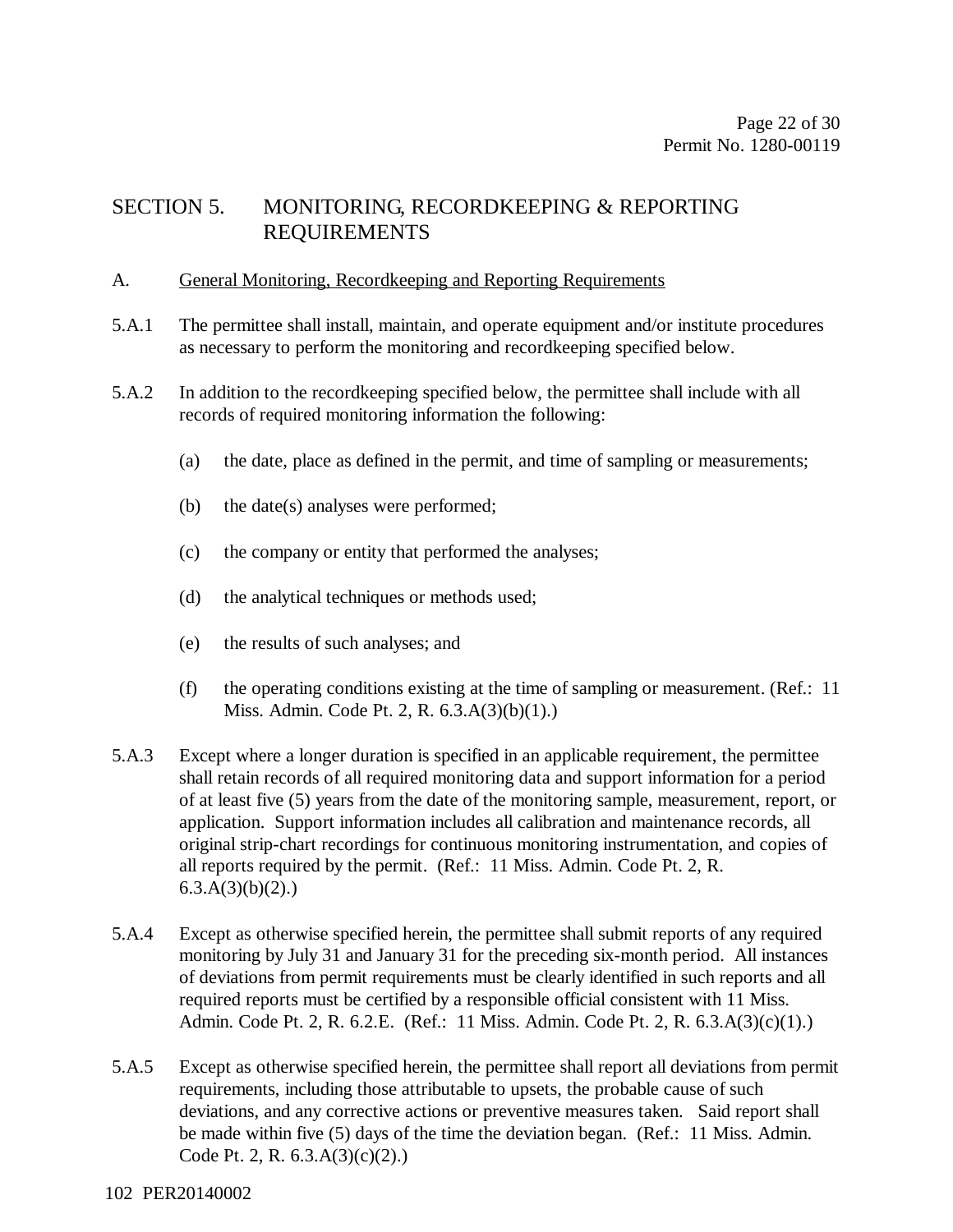- 5.A.6 Except as otherwise specified herein, the permittee shall perform emissions sampling and analysis in accordance with EPA Test Methods and with any continuous emission monitoring requirements, if applicable. All test methods shall be those versions or their equivalents approved by the DEQ and the EPA.
- 5.A.7 The permittee shall maintain records of any alterations, additions, or changes in equipment or operation.

| Emission<br>Point(s) | Applicable Requirement                                                                           | Condition<br>Number | Pollutant/Parameter<br>Monitored | Monitoring/Recordkeeping Requirement                                         |
|----------------------|--------------------------------------------------------------------------------------------------|---------------------|----------------------------------|------------------------------------------------------------------------------|
|                      | 11 Miss. Admin. Code Pt.<br>2, R. $6.3.A(3)(a)(2)$ and<br>40 CFR 60.334(h)(3)                    | 5.B.1               | <b>Fuel Content</b>              | <b>Fuel Records</b>                                                          |
| $AA-003$<br>$AA-008$ | Title V Permit Issued July<br>23, 2004 and modified<br>herein                                    | 5.B.2               | NOx                              | Performance stack tests                                                      |
|                      | 11 Miss. Admin. Code Pt.<br>2, R. $6.3.A(3)(a)(2)$ and<br>Title V Permit modified<br>herein      | 5.B.3               | NOx                              | Semiannual portable analyzer monitoring                                      |
| $AB-001$<br>$AB-002$ | 11 Miss. Admin. Code<br>Pt. 2, R. $6.3.A(3)(a)(2)$<br>and 40 CFR 60.4365                         | 5.B.4               | <b>Fuel Content</b>              | <b>Fuel Records</b>                                                          |
|                      | 40 CFR 60.8(a), 40 CFR<br>$60.4340(a)$ , and 11 Miss.<br>Admin. Code Pt. 2, R.<br>6.3.A(3)(a)(2) | 5.B.5               | NOx                              | Biennial performance stack tests                                             |
| $AA-004$             | 40 CFR $63.6655(a)$ , (d),<br>and (e) and $63.6625(j)$                                           | 5.B.6               | Records                          | Keep records of Compliance Reports; Records;<br>Malfunctions; & Maintenance. |
|                      | 40 CFR 63.6655(f)                                                                                | 5.B.7               | Hours                            | Keep records of Operations                                                   |
|                      | 40 CFR 63,6660 and<br>63.10(b)(1)                                                                | 5.B.8               | <b>Operations</b>                | Keep records for five years                                                  |
|                      | 11 Miss. Admin. Code<br>Pt. 2, R. $6.3.A(3)(a)(2)$                                               | 5.B.9               | <b>Fuel Content</b>              | <b>Fuel Records</b>                                                          |

B. Specific Monitoring and Recordkeeping Requirements

- 5.B.1 For Emission Points AA-003 and AA-008, the permittee shall assure the quality of natural gas being combusted in the turbines by maintaining on site the gas quality characteristics in a current, valid purchase contract, tariff sheet or transportation contract for the natural gas, specifying that the maximum total sulfur content of the fuel is 20.0 grains/100 scf (equivalent to 338 ppmv) or less. The permittee shall make a copy of the current, valid tariff sheet available upon request by DEQ personnel and maintain this data in accordance with Permit Condition 5.A.3. (11 Miss. Admin. Code Pt. 2, R. 6.3.A(3)(a)(2) and 40 CFR 60.334(h)(3))
- 5.B.2 For Emission Points AA-003 and AA-008, the permittee shall demonstrate compliance with NOx limitations by stack testing in accordance with EPA Reference Method 20 or an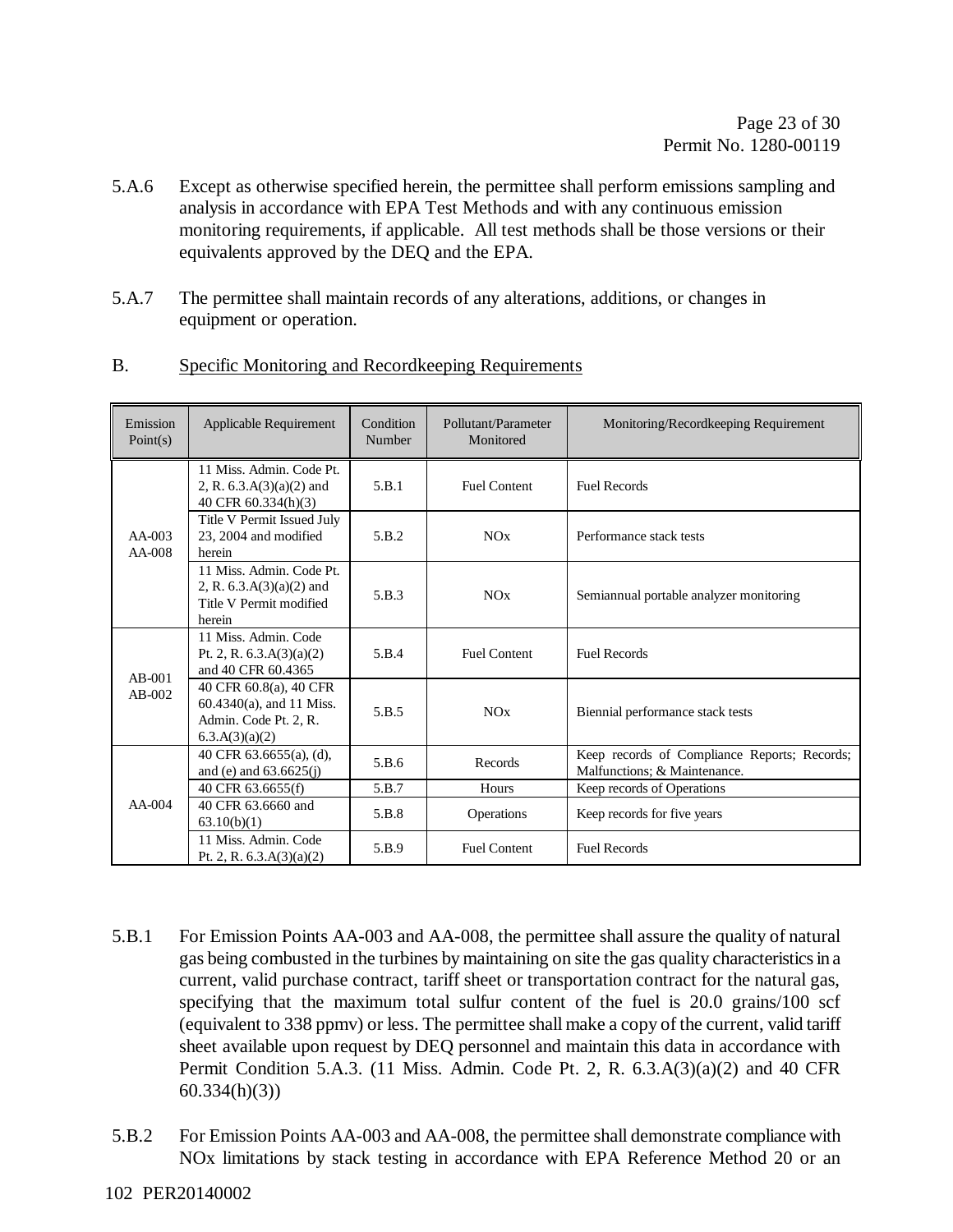approved EPA equivalent test method, 40 CFR 60, Appendix A. These tests shall be conducted upon each unit's next startup and biennially (no more than twenty six (26) calendar months following the previous performance test) thereafter.

For all required testing, the permittee shall submit a written test protocol at least thirty (30) days prior to the intended test date(s) to ensure that all test methods and procedures are acceptable to DEQ. Also, the permittee shall notify the DEQ in writing a least ten (10) days prior to the intended test date(s) so that an observer may be afforded the opportunity to witness the test. (Ref.: Title V Permit Issued July 23, 2004 and modified herein)

 $\epsilon$ 

5.B.3 For Emission Points AA-003 and AA-008, the permittee shall conduct semi-annual monitoring with an approved portable analyzer to ensure compliance with the short-term (lb/hr)  $NO<sub>x</sub>$  limit. This testing shall be conducted in accordance with EPA Conditional Test Method CTM-034 or its approved equivalent. When the semi-annual period coincides with the performance stack testing required by Condition 5.B.2 for Emission Points AA-003 and AA-008, the portable analyzer testing is not required to be conducted for this semi-annual period for the Emission Points that are being tested per Condition 5.B.2.

If the turbines are out of service in a given semiannual period, the facility must test within 60-days after restarting the turbine. (Ref.: 11 Miss. Admin. Code Pt. 2, R. 6.3.A(3)(a)(2) and Title V Permit modified herein)

- 5.B.4 For Emission Points AB-001 and AB-002, for the burning of natural gas, as allowed by 40 CFR 60.4365, the permittee shall not be required to monitor the total sulfur content of gaseous fuel combusted in the turbine if the fuel is demonstrated not to exceed potential sulfur emissions of 0.060 lb  $SO_2/MM$ Btu (26 ng  $SO_2/J$ ) heat input. The permittee shall use the following source of information to make the required demonstration:
	- (a) The fuel quality characteristics in a current, valid purchase contract, tariff sheet or contract for the gaseous fuel, specifying that the maximum total sulfur content of the fuel is 20.0 grains/100 scf or less.
	- (b) Representative fuel sampling data which shows that the sulfur content of the fuel does not exceed  $0.060$  lb  $SO<sub>2</sub>/MMB$ tu heat input. At a minimum, the amount of fuel sampling data specified in Section 2.3.1.4 or Section 2.3.2.4 of Appendix D to 40 CFR Part 75 of this Chapter is required.

(Ref: 11 Miss. Admin. Code Pt. 2, R. 6.3.A(3)(a)(2) and 40 CFR 60.4365)

5.B.5 For Emission Points AB-001 and AB-002, the permittee shall demonstrate compliance with the NOx limitation by stack testing in accordance 40 CFR 60.4400. These tests shall be conducted annually. If the NOx emission results from the performance testing is less than or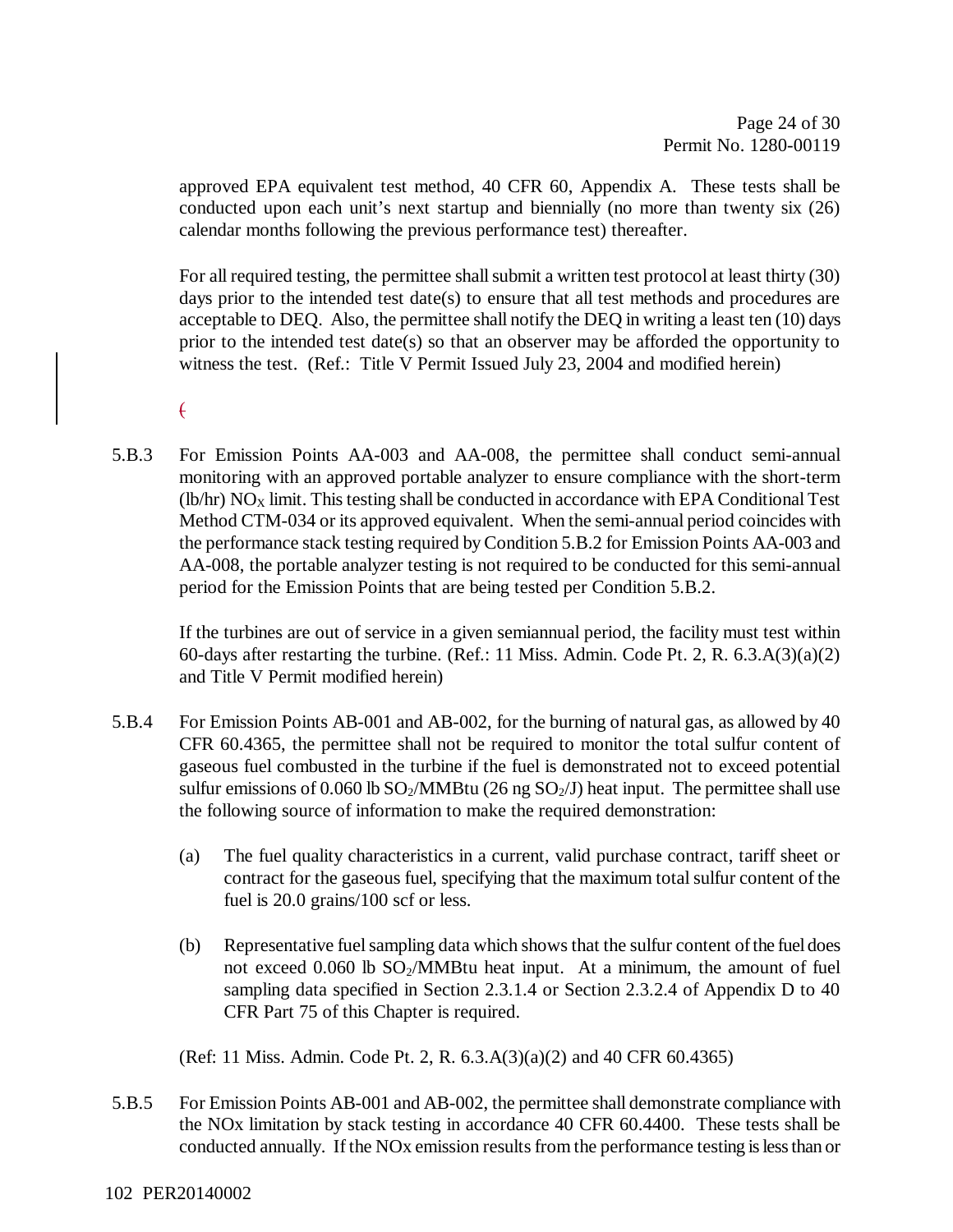equal to 75 percent of the NOx emission limit, the frequency of the performance test may be reduced biennially (no more than twenty six (26) calendar months following the previous performance test). If the results of any subsequent performance test exceed 75 percent of the NOx emission limit, annual performance testing must resume.

For all required testing, the permittee shall submit a written test protocol at least thirty (30) days prior to the intended test date(s) to ensure that all test methods and procedures are acceptable to the DEQ. Also, the permittee shall notify the DEQ in writing at least ten (10) days prior to the indented test date(s) so that an observer may be afforded the opportunity to witness the test. (Ref. 40 CFR  $60.8(a)$ , 40 CFR  $60.4340(a)$ , and 11 Miss. Admin. Code Pt. 2, R. 6.3.A(3)(a)(2))

- 5.B.6 For Emission Point AA-004, the permittee shall keep the following records:
	- (a) A copy of each report submitted to comply with Subpart ZZZZ;
	- (b) Records of the occurrence and duration of each malfunction of operation (i.e., process equipment);
	- (c) Records of maintenance conducted on the engine in order to demonstrate the engines are being operated and maintained according to the manufacturer's emission related operation and maintenance instructions or the permittee's own maintenance plan as required by Condition 3.B.13;
	- (d) Records of all required maintenance performed. If using an oil analysis program as described in Condition 3.B.13, records of the results for each required parameter of the oil analysis.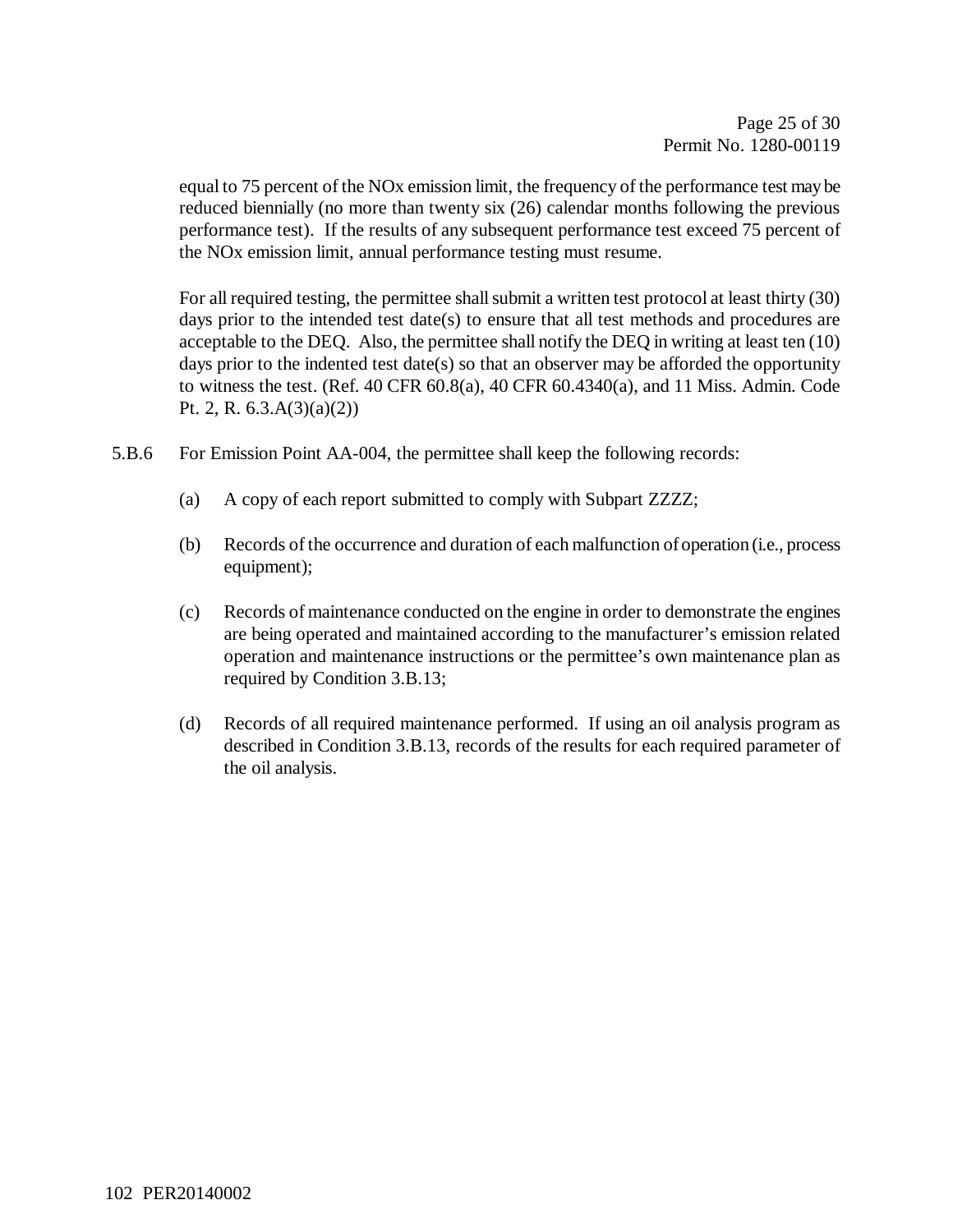(Ref.: 40 CFR 63.6655(a), (d), and (e) and 63.6625(j))

- 5.B.7 For Emission Point AA-004, the permittee shall keep records of the hours of operation of the engine recorded using the non-resettable hour meter required by 40 CFR 63.6625(f). These records must indicate how many hours are spent in emergency operation, including what classified the operation as an emergency, and how many hours are spent in nonemergency operation. Records should also include any time spent operating for the purposes identified in Condition 3.B.12(b)(1), (b)(2), (b)(3), and (c), and should contain an explanation of the emergency situation, date, and start and end time of engine operation for this purpose. (Ref.: 40 CFR 63.6655(f))
- 5.B.8 For Emission Point AA-004, the permittee shall keep records required in Conditions 3.B.12, 3.B.13, and 3.B.14 in a form suitable and readily available for expeditious review. These records shall be kept in hard copy or electronic form for five (5) years following the date of each occurrence, measurement, maintenance, corrective action, report, or record. (40 CFR 63.6660 and 63.10(b)(1))
- 5.B.9 For Emission Point AA-004, the permittee shall keep records to assure the natural gas being combusted in the emergency generator is pipeline grade (sweet) natural gas. A current FERC Tariff may be utilized for recordkeeping compliance purposes. The permittee shall make these records available upon request by DEQ personnel and maintain this data in accordance with Permit Condition 5.A.3. (Ref.: 11 Miss. Admin. Code Pt. 2,  $R.6.3.A(3)(a)(2))$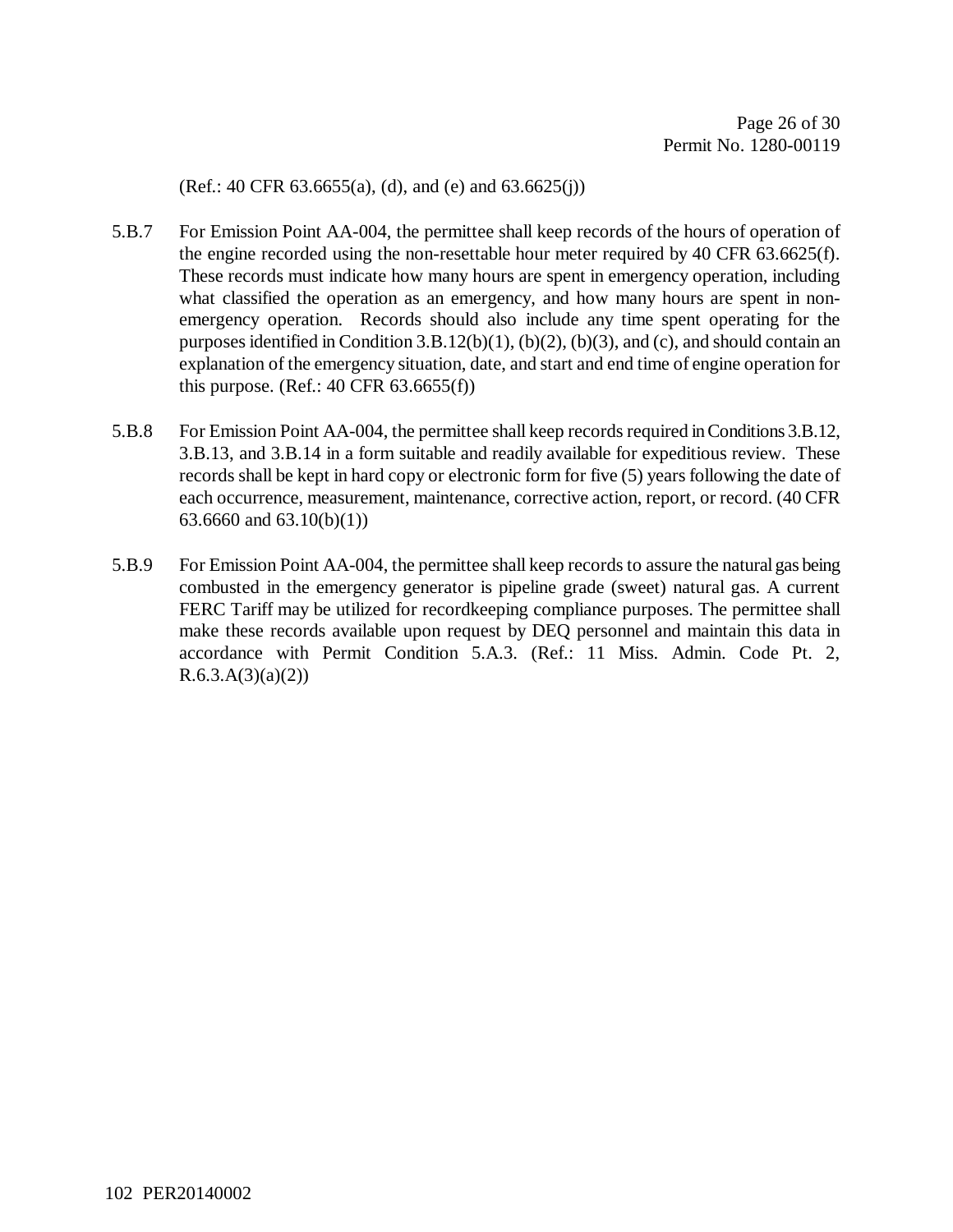| Emission<br>Point(s)                                     | Applicable Requirement                       | Condition<br><b>Number</b> | Pollutant/Parameter<br>Monitored | <b>Reporting Requirement</b>                               |
|----------------------------------------------------------|----------------------------------------------|----------------------------|----------------------------------|------------------------------------------------------------|
| $AA-003$<br>$AA-008$<br>$AB-001$<br>$AB-002$<br>$AA-004$ | 11 Miss. Admin. Code Pt.<br>2, R. 2.2.B.(11) | 5.C.1                      | <b>Fuel Content</b>              | Submit report of fuel sulfur content<br>monitoring records |
| $AA-004$                                                 | 40 CFR 63.6640(b)                            | 5.C.2                      | <b>Work Practices</b>            | Submit Compliance Report                                   |

#### C. Specific Reporting Requirements

- 5.C.1 For Emission Points AA-003, AA-008, AB-001, AB-002, and AA-004, the permittee shall submit a copy of the Gas Quality Section of the current valid purchase contract, tariff sheet or transportation contract for natural gas combusted in the turbines and emergency generator by January  $31$ <sup>st</sup> each year. (Ref: 11 Miss. Admin. Code Pt. 2, R. 2.2.B.(11))
- 5.C.2 For Emission Point AA-004, the permittee shall report each instance in which the work practices listed in Condition 3.B.13 were not met. Such instances are deviations and should be reported within five (5) business days in accordance with Condition 5.A.5. If the management practices were not performed on the required schedule because it posed an unacceptable risk under Federal, State, or local law at the time of the required scheduled maintenance, the report must include the Federal, State, or local law under which the risk was deemed unacceptable. (Ref.: 40 CFR 63.6640(b))
- 5.C.3 For Emission Points AA-003, AA-008, AB-001 and AB-002, the permittee shall submit test report(s) within sixty (60) days of completion of the stack test required by Conditions 5.B.2 and 5.B.4. (Ref: 11 Miss. Admin. Code Pt. 2, R. 2.2.B.(11))
- 5.C.4 For Emission Points AA-003 and AA-004, the permittee shall submit the results of the portable analyzer monitoring shall be included in the semi-annual report required by Condition 5.A.4. (Ref: 11 Miss. Admin. Code Pt. 2, R. 2.2.B.(11))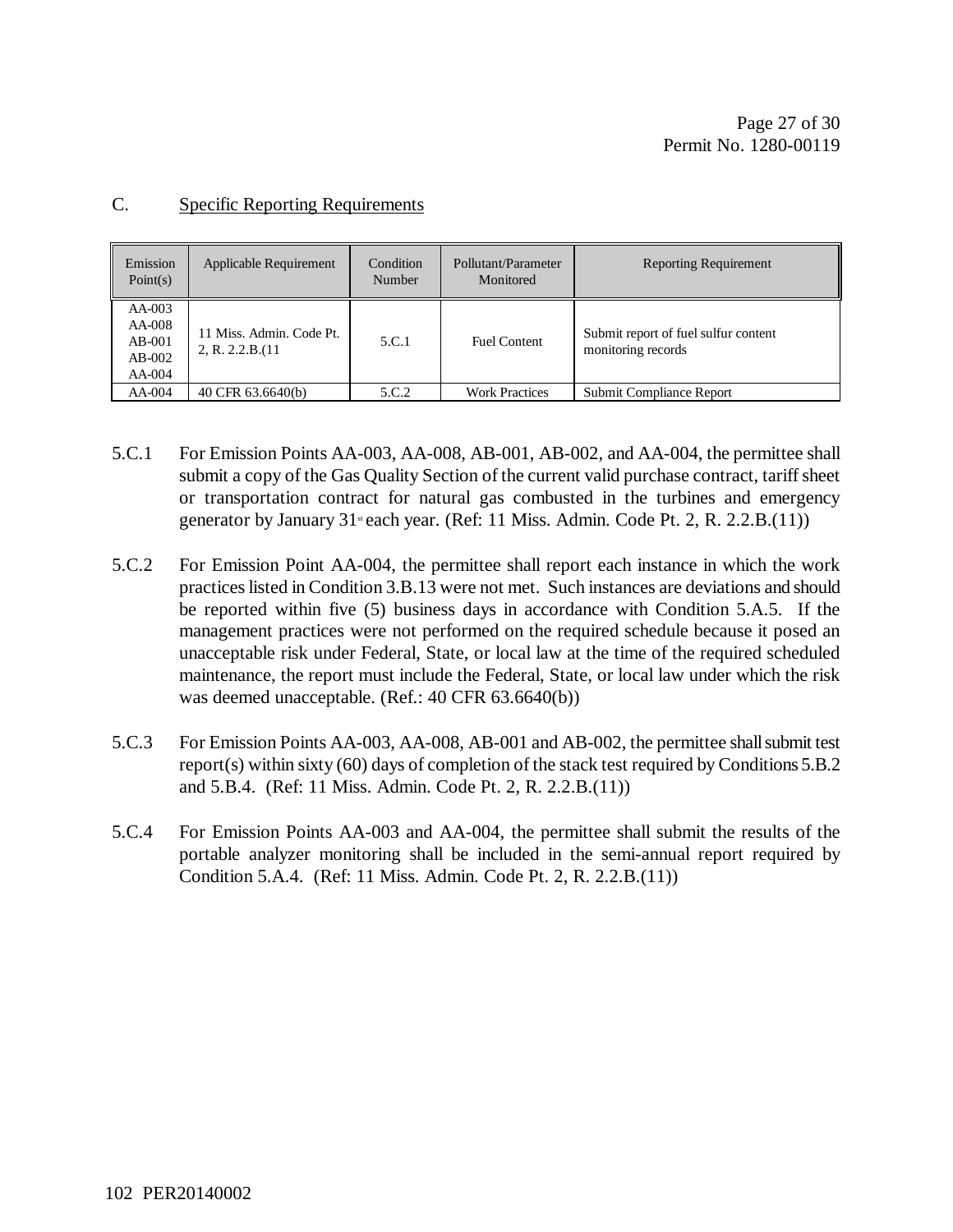Page 28 of 30 Permit No. 1280-00119

# SECTION 6. ALTERNATIVE OPERATING SCENARIOS

6.1 None permitted.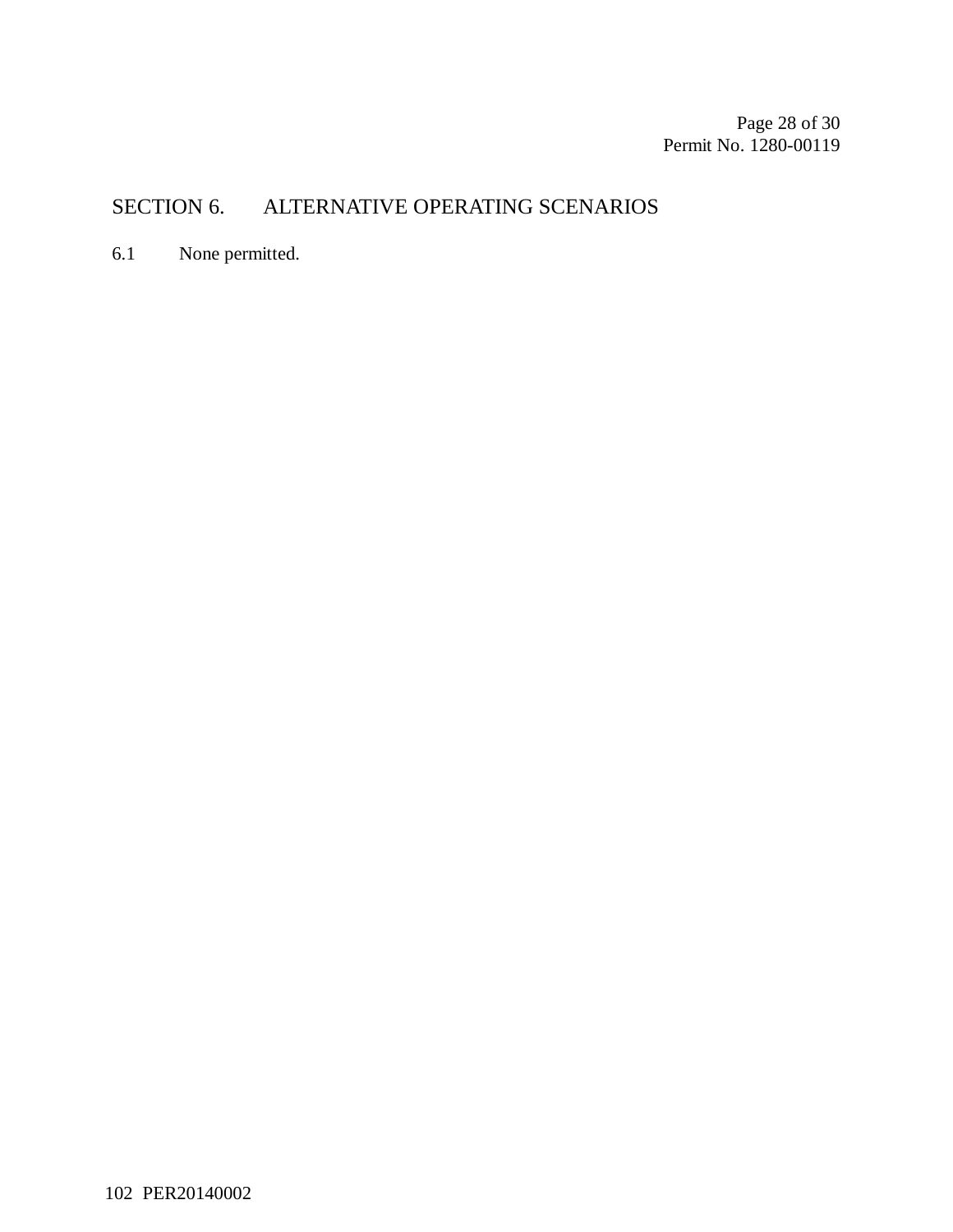#### SECTION 7. TITLE VI REQUIREMENTS

The following are applicable or potentially applicable requirements originating from Title VI of the Clean Air Act – Stratospheric Ozone Protection. The full text of the referenced regulations may be found on-line at **http://ecfr.gpoaccess.gov** under Title 40, or DEQ shall provide a copy upon request from the permittee.

- 7.1 If the permittee produces, transforms, destroys, imports or exports a controlled substance or imports or exports a controlled product, the permittee shall comply with the applicable requirements of 40 CFR Part 82, Subpart A – Production and Consumption Controls.
- 7.2 If the permittee performs service on a motor vehicle for consideration when this service involves the refrigerant in the motor vehicle air conditioner (MVAC), the permittee shall comply with the applicable requirements of 40 CFR Part 82, Subpart B – Servicing of Motor Vehicle Air Conditioners.
- 7.3 The permittee shall comply with the applicable requirements of 40 CFR Part 82, Subpart E The Labeling of Products Using Ozone-Depleting Substances, for the following containers and products:
	- (a) All containers in which a class I or class II substance is stored or transported;
	- (b) All products containing a class I substance; and
	- (c) All products directly manufactured with a process that uses a class I substance, unless otherwise exempted by this subpart or, unless EPA determines for a particular product that there are no substitute products or manufacturing processes for such product that do not rely on the use of a class I substance, that reduce overall risk to human health and the environment, and that are currently or potentially available. If the EPA makes such a determination for a particular product, then the requirements of this subpart are effective for such product no later than January 1, 2015.
- 7.4 If the permittee performs any of the following activities, the permittee shall comply with the applicable requirements of 40 CFR Part 82, Subpart  $F -$  Recycling and Emissions Reduction:
	- (a) Servicing, maintaining, or repairing appliances;
	- (b) Disposing of appliances, including small appliances and motor vehicle air conditioners; or
	- (c) Refrigerant reclaimers, technician certifying programs, appliance owners and operators, manufacturers of appliances, manufacturers of recycling and recovery equipment, approved recycling and recovery equipment testing organizations, persons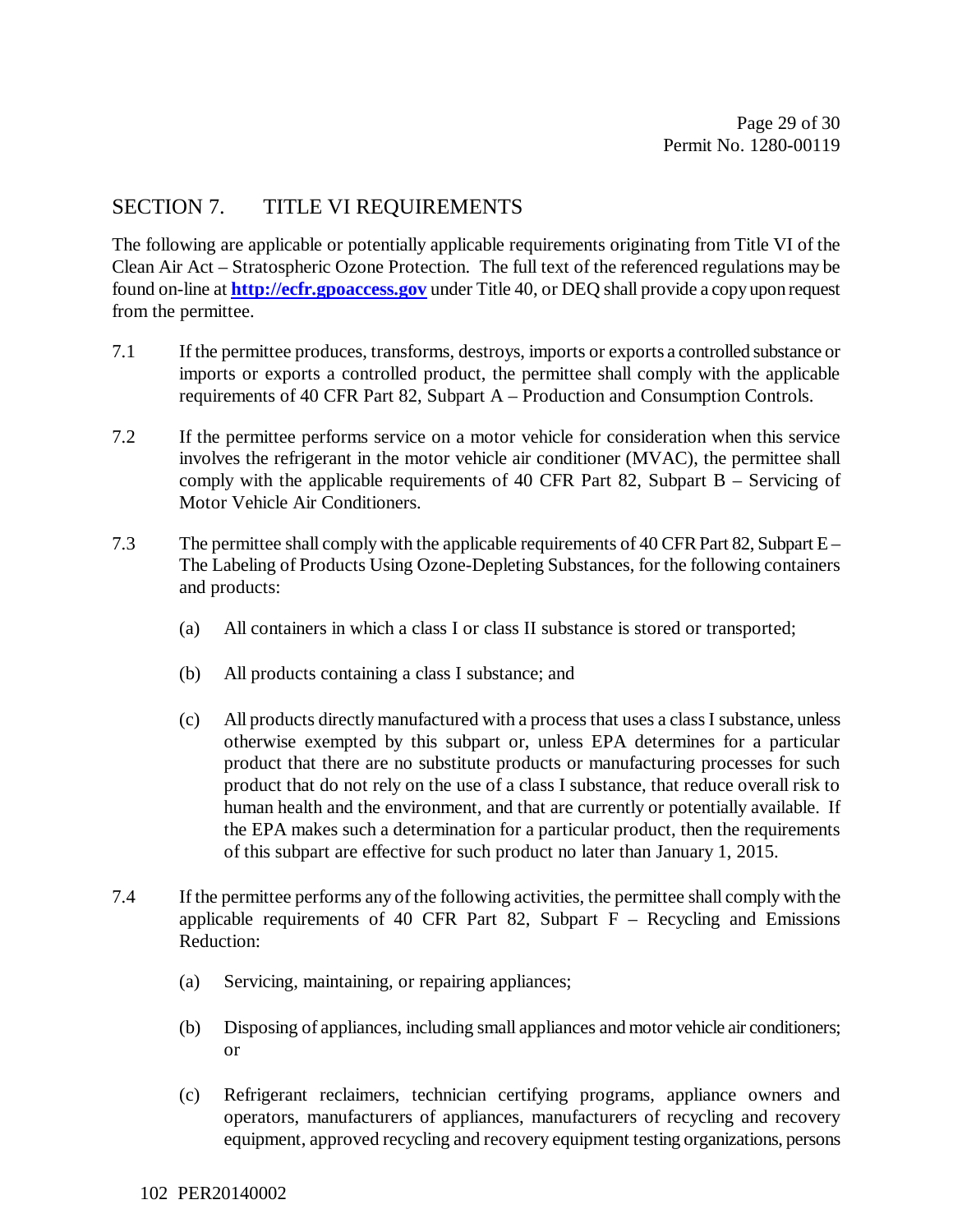selling class I or class II refrigerants or offering class I or class II refrigerants for sale, and persons purchasing class I or class II refrigerants.

- 7.5 The permittee shall be allowed to switch from any ozone-depleting substance to any acceptable alternative that is listed in the Significant New Alternatives Policy (SNAP) program promulgated pursuant to 40 CFR Part 82, Subpart G – Significant New Alternatives Policy Program. The permittee shall also comply with any use conditions for the acceptable alternative substance.
- 7.6 If the permittee performs any of the following activities, the permittee shall comply with the applicable requirements of 40 CFR Part 82, Subpart H – Halon Emissions Reduction:
	- (a) Any person testing, servicing, maintaining, repairing, or disposing of equipment that contains halons or using such equipment during technician training;
	- (b) Any person disposing of halons;
	- (c) Manufacturers of halon blends; or
	- (d) Organizations that employ technicians who service halon-containing equipment.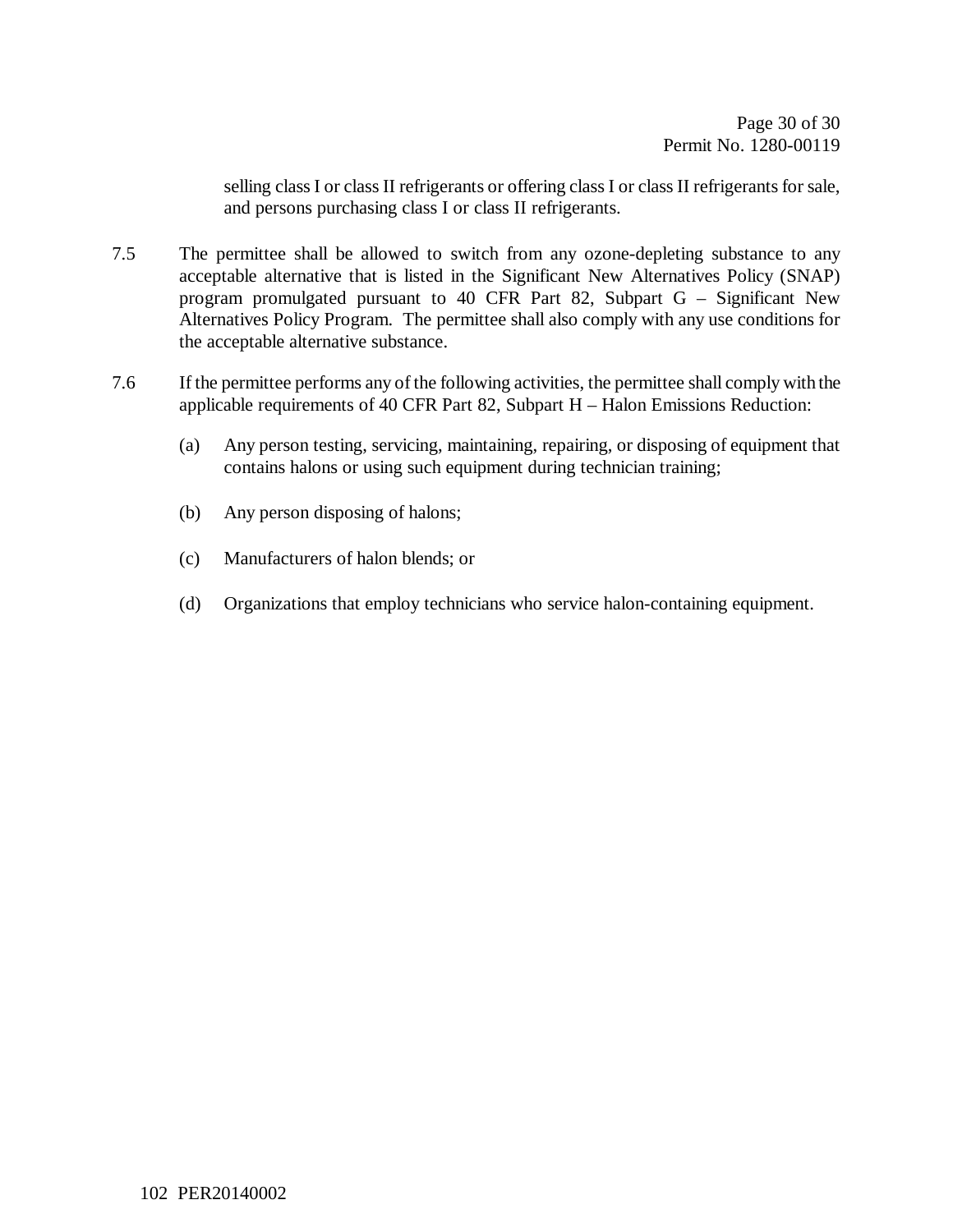# **APPENDIX A**

# **List of Abbreviations Used In this Permit**

|                           | 11 Miss. Admin. Code Pt. 2, Ch. 1.<br>of Air Contaminants                | Air Emission Regulations for the Prevention, Abatement, and Control                                        |
|---------------------------|--------------------------------------------------------------------------|------------------------------------------------------------------------------------------------------------|
|                           | 11 Miss. Admin. Code Pt. 2, Ch. 2.                                       | Permit Regulations for the Construction and/or Operation of Air                                            |
|                           | <b>Emissions Equipment</b>                                               |                                                                                                            |
|                           | 11 Miss. Admin. Code Pt. 2, Ch. 3.<br>11 Miss. Admin. Code Pt. 2, Ch. 4. | Regulations for the Prevention of Air Pollution Emergency Episodes<br><b>Ambient Air Quality Standards</b> |
|                           | 11 Miss. Admin. Code Pt. 2, Ch. 5.                                       | Regulations for the Prevention of Significant Deterioration of Air                                         |
|                           | Quality                                                                  |                                                                                                            |
|                           | 11 Miss. Admin. Code Pt. 2, Ch. 6.                                       | Air Emissions Operating Permit Regulations for the Purposes of Title                                       |
|                           | V of the Federal Clean Air Act                                           |                                                                                                            |
|                           | 11 Miss. Admin. Code Pt. 2, Ch. 7.                                       | Acid Rain Program Permit Regulations for Purposes of Title IV of the                                       |
|                           | Federal Clean Air Act                                                    |                                                                                                            |
| <b>BACT</b>               | Best Available Control Technology                                        |                                                                                                            |
| <b>CEM</b>                | <b>Continuous Emission Monitor</b>                                       |                                                                                                            |
| <b>CEMS</b>               | <b>Continuous Emission Monitoring System</b>                             |                                                                                                            |
| <b>CFR</b>                | Code of Federal Regulations                                              |                                                                                                            |
| $\rm CO$                  | Carbon Monoxide                                                          |                                                                                                            |
| <b>COM</b>                | <b>Continuous Opacity Monitor</b>                                        |                                                                                                            |
| <b>COMS</b>               | <b>Continuous Opacity Monitoring System</b>                              |                                                                                                            |
| <b>DEQ</b>                | Mississippi Department of Environmental Quality                          |                                                                                                            |
| EPA                       | United States Environmental Protection Agency                            |                                                                                                            |
| gr/dscf<br>HP             | Grains Per Dry Standard Cubic Foot<br>Horsepower                         |                                                                                                            |
| <b>HAP</b>                | Hazardous Air Pollutant                                                  |                                                                                                            |
| lbs/hr                    | Pounds per Hour                                                          |                                                                                                            |
| M or K                    | Thousand                                                                 |                                                                                                            |
| <b>MACT</b>               | Maximum Achievable Control Technology                                    |                                                                                                            |
| MМ                        | Million                                                                  |                                                                                                            |
| <b>MMBTUH</b>             | Million British Thermal Units per Hour                                   |                                                                                                            |
| NA                        | Not Applicable                                                           |                                                                                                            |
| <b>NAAQS</b>              | <b>National Ambient Air Quality Standards</b>                            |                                                                                                            |
| <b>NESHAP</b>             |                                                                          | National Emissions Standards For Hazardous Air Pollutants, 40 CFR 61                                       |
|                           | <b>or</b>                                                                |                                                                                                            |
|                           |                                                                          | National Emission Standards For Hazardous Air Pollutants for Source Categories, 40 CFR 63                  |
| <b>NMVOC</b>              | Non-Methane Volatile Organic Compounds                                   |                                                                                                            |
| NO <sub>x</sub>           | Nitrogen Oxides                                                          |                                                                                                            |
| <b>NSPS</b>               | New Source Performance Standards, 40 CFR 60                              |                                                                                                            |
| O&M                       | <b>Operation and Maintenance</b>                                         |                                                                                                            |
| PM                        | Particulate Matter                                                       |                                                                                                            |
| $PM_{10}$                 | Particulate Matter less than 10 µm in diameter                           |                                                                                                            |
| ppm                       | Parts per Million                                                        |                                                                                                            |
| <b>PSD</b>                | Prevention of Significant Deterioration, 40 CFR 52                       |                                                                                                            |
| <b>SIP</b>                | <b>State Implementation Plan</b>                                         |                                                                                                            |
| SO <sub>2</sub>           | <b>Sulfur Dioxide</b>                                                    |                                                                                                            |
| <b>TPY</b>                | Tons per Year<br><b>Total Reduced Sulfur</b>                             |                                                                                                            |
| <b>TRS</b>                |                                                                          |                                                                                                            |
| <b>VEE</b><br><b>VHAP</b> | <b>Visible Emissions Evaluation</b><br>Volatile Hazardous Air Pollutant  |                                                                                                            |
| <b>VOC</b>                | Volatile Organic Compound                                                |                                                                                                            |
|                           |                                                                          |                                                                                                            |